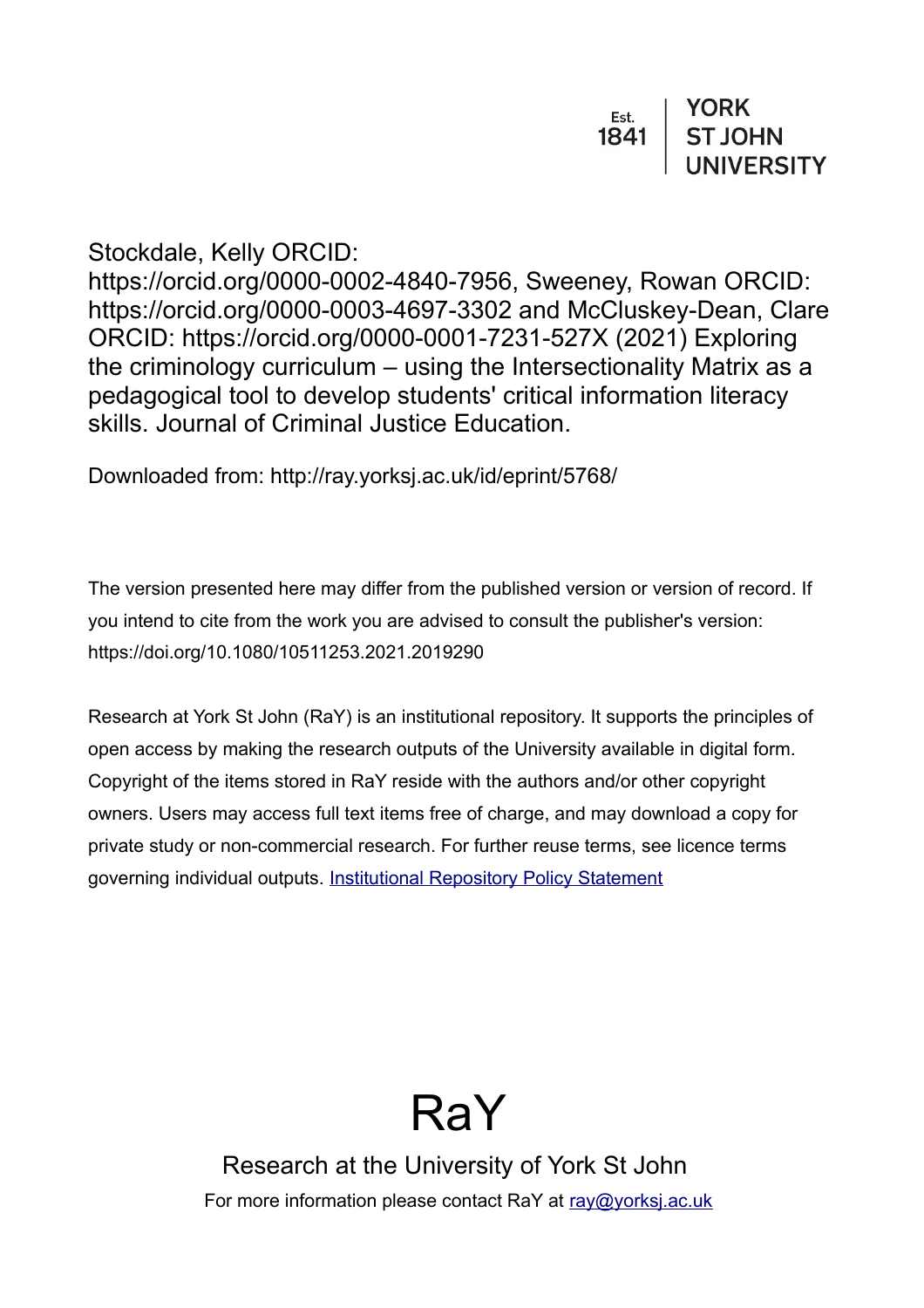## **Exploring the criminology curriculum – using the Intersectionality Matrix as a pedagogical tool to develop students' critical information literacy skills.**

Kelly J. Stockdale, Rowan Sweeney, Clare McCluskey Dean

### **Biographical note:**

*Dr Kelly J. Stockdale, Senior Lecturer in Criminology, Department of Social Sciences, Northumbria University, Newcastle, UK.* 

Dr Kelly Stockdale is a senior lecturer in criminology at Northumbria University and programme lead for the BSc (Hons) criminology programme (one of the largest programmes in the country). Her academic research relates to criminal justice, restorative justice, and people's lived experiences when in contact with criminal justice agencies. She also writes and researches around the criminology curriculum and students' experiences when reading and studying criminology. Kelly is a member of the British Society of Criminology and founder of the North East Crime Research Network, a multi-disciplinary network based in the North East of England: local in character but global in reach the network creates a supportive space for academics and practitioners to share ideas, best practice, and to foster collaborations.

Dr Kelly J. Stockdale ORCiD: 0000-0002-4840-7956

Twitter: @KellyJStockdale

#### *Rowan Sweeney, Research Assistant, Department of Social Sciences, York St. John*

#### *University, York, UK.*

I am a Doctoral Researcher and Graduate Teaching Assistant in the Social Science Department at York St John University. My research projects and interests relate to criminological teaching and learning, critical theory and pedagogy, restorative justice, intersectionality, decolonization, and social justice. My PhD research critically explores the production, and exclusion, of knowledge(s) of restorative justice within undergraduate criminology in England and Wales. Using mixed methods, this project examines the extent and form of restorative justice inclusion in criminology curricula, as well as the educational and practical value restorative justice inclusion has for undergraduate students. I am also involved in ongoing research which explores decolonisation and intersectionality within Higher Education curricula with the aim of developing inclusivity and amplifying marginalized voices. In addition, to my teaching and research activities, I am the Deputy Chair of the British Society of Criminology Postgraduate Committee and a member of the Community Coordination Team for the European Group for the Study of Deviance and Social Control.

Rowan Sweeney ORCiD: 0000-0003-4697-3302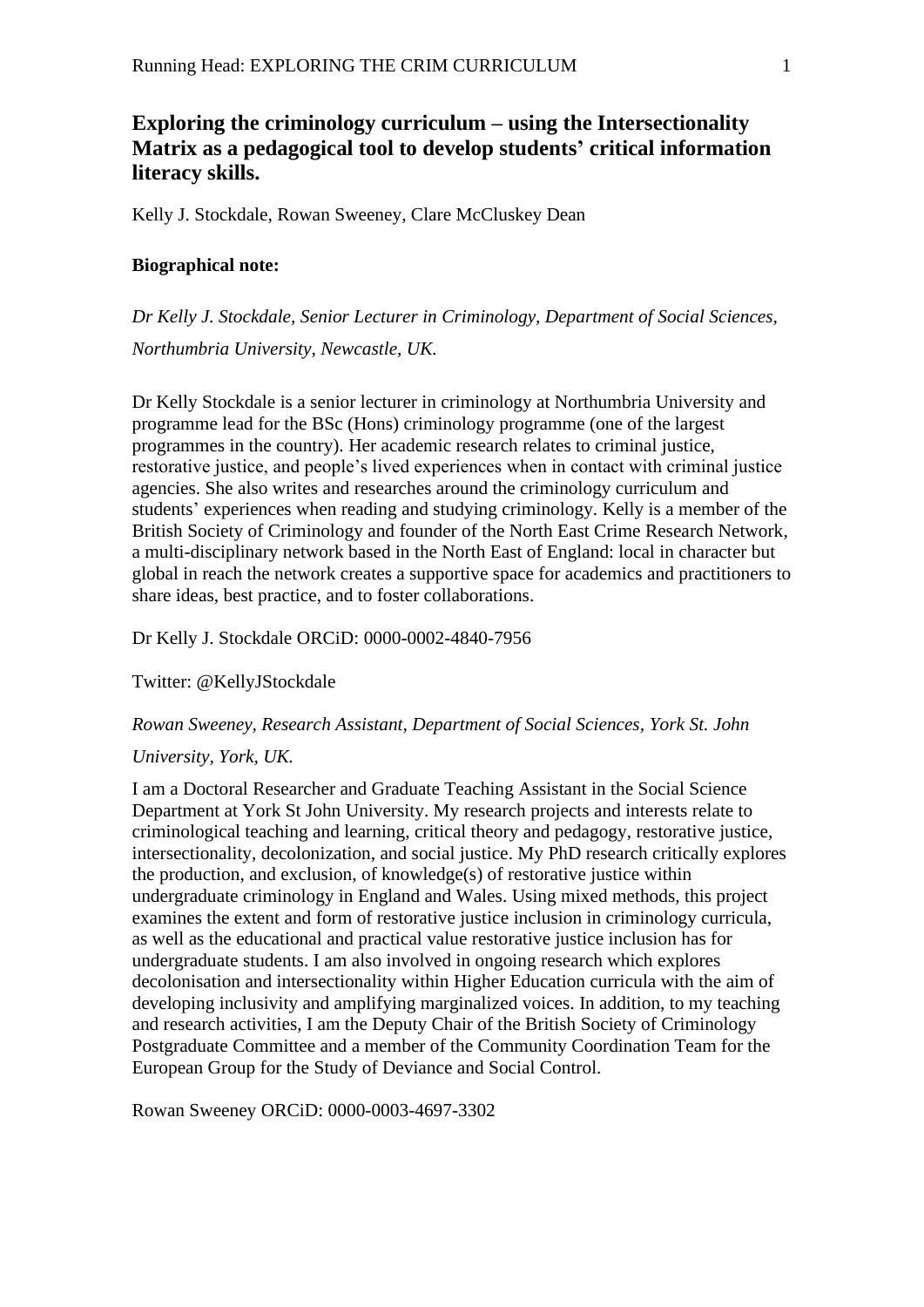*Dr Clare McCluskey Dean, Academic Liaison Librarian, York St. John University,* 

## *York, UK.*

I am Academic Liaison Librarian for the School of Education, Language and Psychology and the School of Humanities at York St John University, having worked in Higher Education since 2001. I have carried out action research into the concept of librarians as educators and partners in Higher Education, presenting at both educational research conferences and those for information professionals. Recently I have focused on reflective publications on my practice as a librarian and educator, linking librarianship to inclusive curriculum design in HE. I am particularly interested in the concept of communities of practice in relation to critical information literacy, both within HE libraries and across departments in HE institutions, and this was the focus of my DInfSc thesis. As a result of this, I became co-convenor of the Research into Professional Practice in Learning and Education group (RIPPLE) at York St John University.

Dr Clare McCluskey Dean ORCiD: 0000-0001-7231-527X

## **Corresponding author details:**

Dr Kelly J. Stockdale

Senior Lecturer in Criminology and BSc (Hons) Criminology Programme Leader

Room 215 Lipman Building

Department of Social Sciences

Northumbria University

NE1 8ST

Email: [kelly.stockdale@northumbria.ac.uk](mailto:kelly.stockdale@northumbria.ac.uk)

## **Word Count: 8580 inc. references**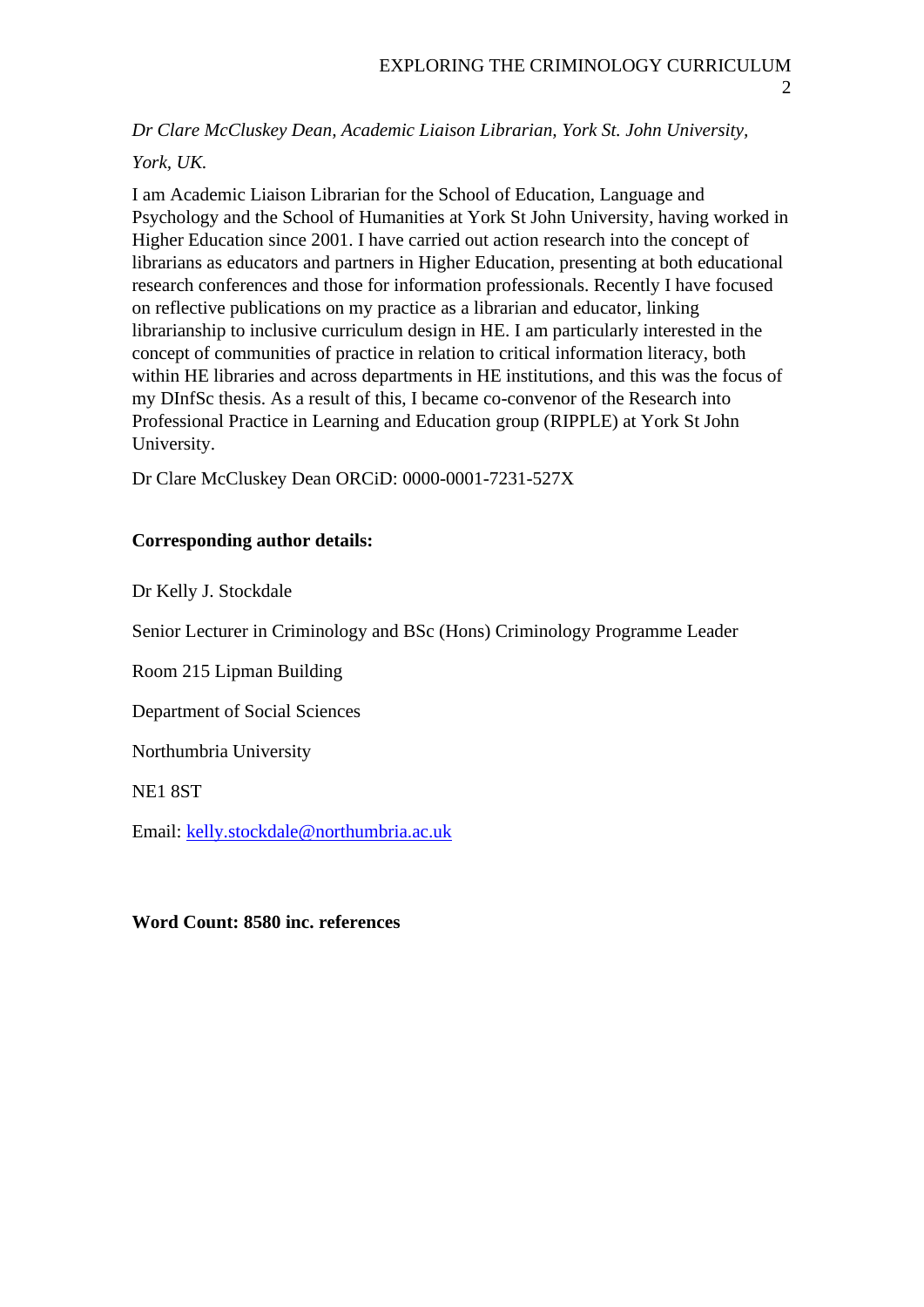## **Exploring the criminology curriculum – using the Intersectionality Matrix as a pedagogical tool to develop students' critical information literacy skills.**

## **Abstract**

Traditional literacy skills often neglect to develop students' critical understanding of how information and knowledge are formed, and the unequal power relations at the heart of this process (Beilin, 2005). There are deep, entrenched biases within criminology curriculum content, and empowering students to use critical information literacy skills is an important part of recognising and disrupting knowledge hierarchies in relation to race, class, and gender. This paper builds on research exploring the content of student reading lists from the curriculum of a new criminology degree programme at an English university. Focus groups and one-to-one interviews were held with 20 undergraduate criminology students to explore how students interact with the course reading lists and how they consider and engage with the sources they use. We argue for critical information literacy to be embedded within our teaching of criminology, and for lecturers and students to more pro-actively consider the sources they use.

**Keywords:** curriculum development, critical information literacy, critical librarianship, intersectionality, decolonializing the curriculum.

## **Introduction**

Longstanding structural inequalities across Higher Education (HE) in relation to, but not limited to, race, gender, class, sexuality, and disabilities (and, informed by Crenshaw (1989) and hooks (1981), intersections of these) have long been debated. Whilst there have been recent calls to decolonize the curriculum, with students in the United Kingdom (UK) questioning 'why is my curriculum so white?' and campaigning for change, progress in this area has been slow. Criminology has been implored to acknowledge its colonial roots (Agozino, 2003), yet the teaching of criminological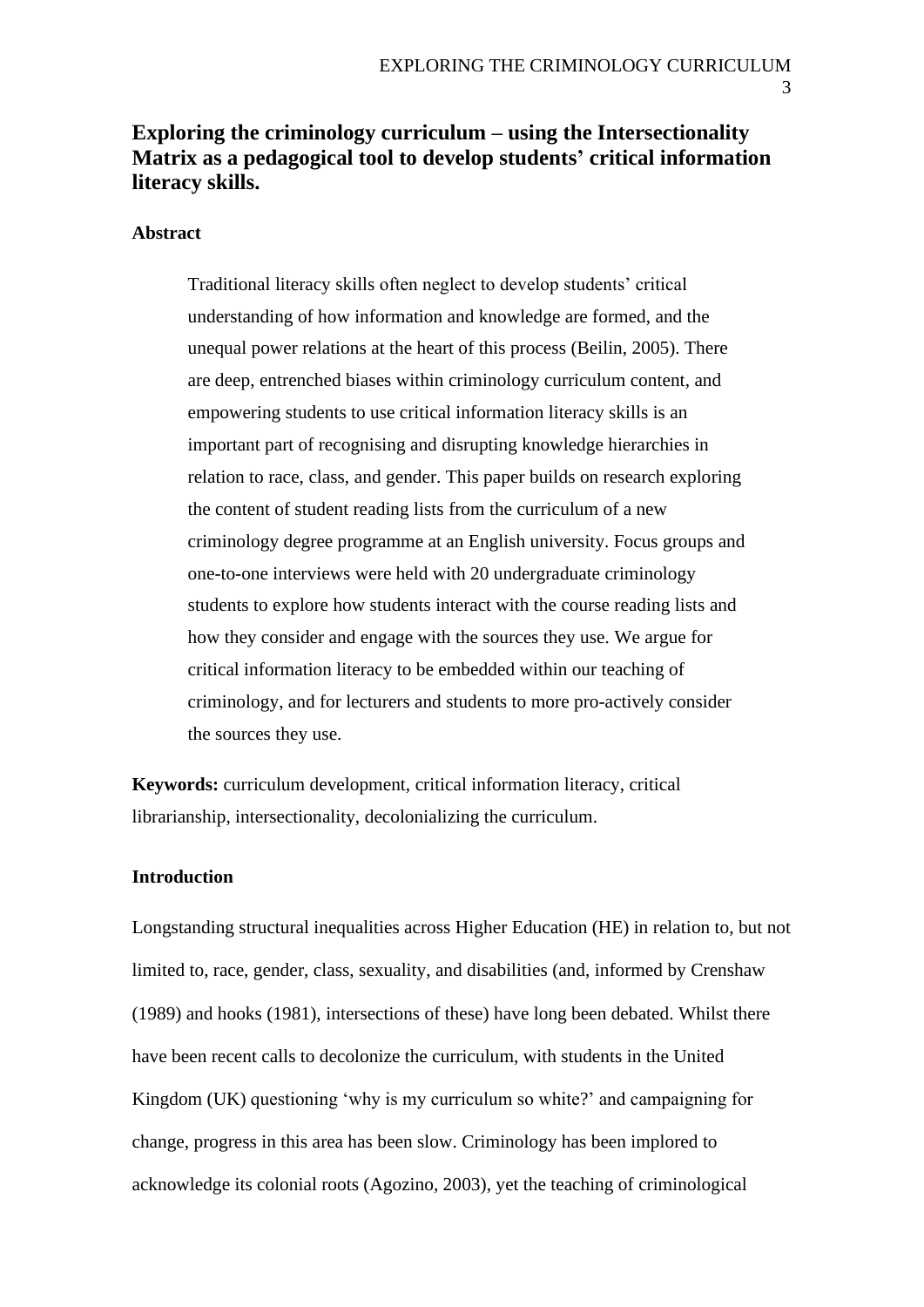theory across many HE institutions has failed to incorporate an imperialist critique (Stockdale and Sweeney, 2019). Following what they describe as the 2020 "summer of racial reckoning" after the Black Lives Matter protests, a further call to criminologists to examine the role of HE to challenge oppression, complete with practical advice for change, was made by Twyman-Ghoshal and Lacorazza (2021). They provide a teaching and learning framework for criminologists to embrace in order to deliver an antiracist and decolonized curriculum and teaching experience. This includes the need for us to recognize our own biases and privileges, revise courses and curricula to ensure that social and racial inequalities are not re/produced, to amplify marginalised voices, and to engage students in high impact learning activities that "allow students to recognize the historical biases that remain inherent in research, development, practices, programs, and policies" (Twyman-Ghoshal and Lacorazza 2021: n.p). Arguing for pedagogy as public criminology, Lori Sexton asserts the importance of recognising and reflecting on our own political ideologies and how they shape our values: "not to exile politics from our classrooms, but to render those politics visible" (2020:255).

This paper seeks to explore criminology reading lists as one part of this decolonizing work, our research makes visible to students the entrenched biases within their reading and uses this opportunity as a learning activity to encourage students to be more reflective in their reading practices, to read more widely than course-assigned material, and to engage with (and cite) a wider range of voices in their own work. We begin by discussing the relevance of this work in criminology, before discussing the concept of critical information literacy and the role it can, and should, play in our teaching. The paper then presents findings from our research with undergraduate BA (Hons) criminology students at a small post-'92, "new", teaching-focused university in England. We argue there is a need to develop and embed critical information literacy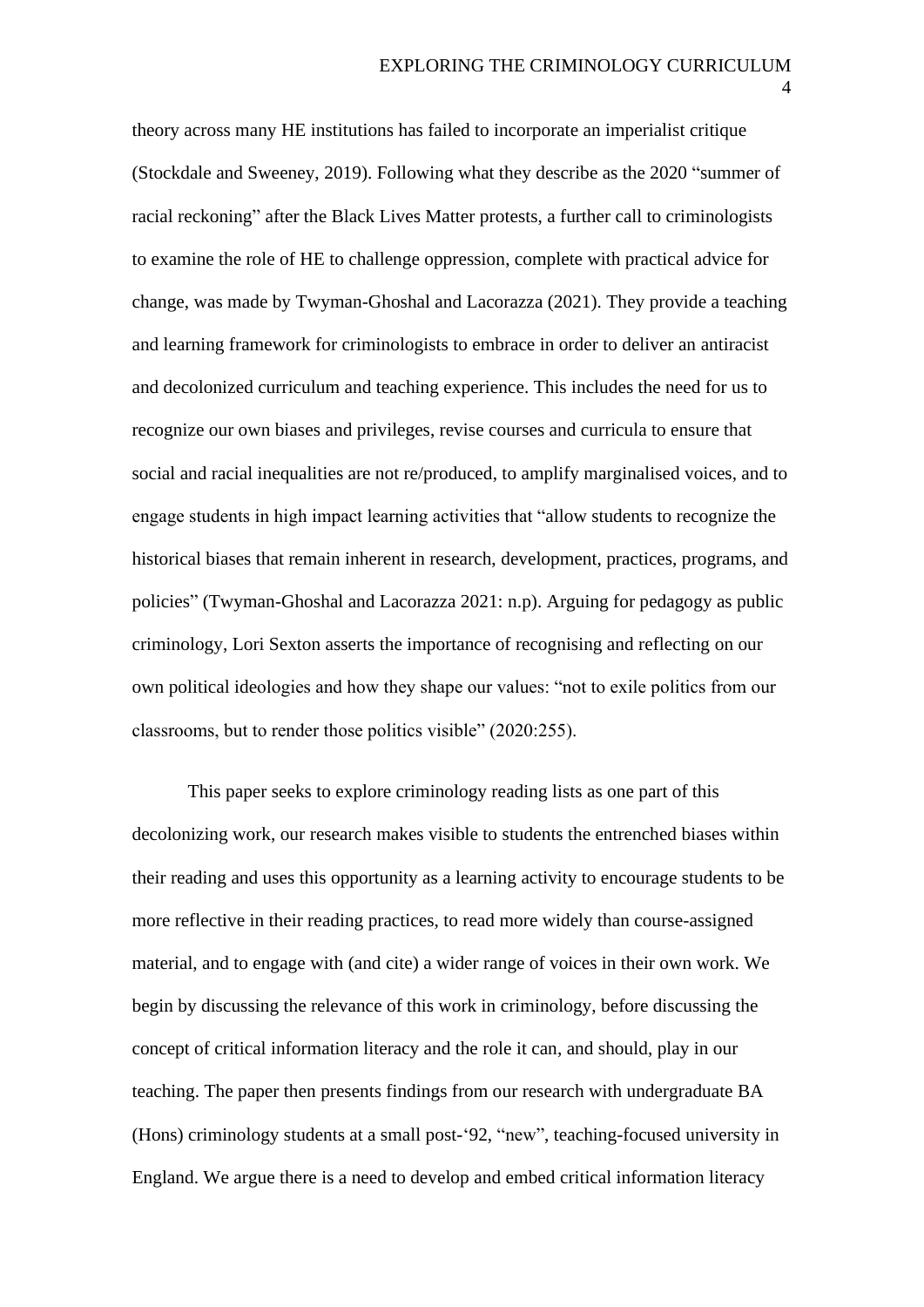within our programmes and discuss the 'Intersectionality Matrix' (Stockdale and Sweeney, 2019) as a practical pedagogical tool for staff and students to reflect on their own practices.

#### *Teaching criminology*

The exploration of social control and order, both historically and presently, are central to the discipline of criminology. Through the consideration of topics such as: criminological foundations and theory; causes of crime; criminalisation; criminal justice and crime prevention; social control, governance, and surveillance; global harms and risk; and crimes of the powerful (McLaughlin and Muncie, 2013; Newburn, 2017). Criminology is inherently concerned with examining the development, and maintenance, of systems of justice, punishment, and power (Cohen, 1988), and is often recognised as a discipline which seeks to understand and incite positive change to the inequalities and injustices experienced by vulnerable and marginalised social groups (Davis, 1998; DeKeseredy, 2010). However, due to its subject matter, focusing on institutions (directly and indirectly) controlling societies through racial, economic, gendered, and sexual differences, questions have been raised regarding criminology's links to the maintenance of harmful discourses and social divisions (Boukli and Kotzé, 2018; Moore, 2016; Agozino, 2003; Davis, 2003).

Indeed, Agozino argues that criminology has "served colonialism more directly than other social sciences" by failing to address issues of race and inequality, due to the discipline being complicit in imperialism (2003: 1). Similarly, gender inequality within the discipline, arguably, remains deep-rooted (Robinson, 2006) impacting its ability to fully act against gendered discrimination within society (Fahmy and Young, 2017). The unique and interdisciplinary position of criminology, whilst bringing clear challenges, offers significant opportunities to question problematic discourses surrounding identity-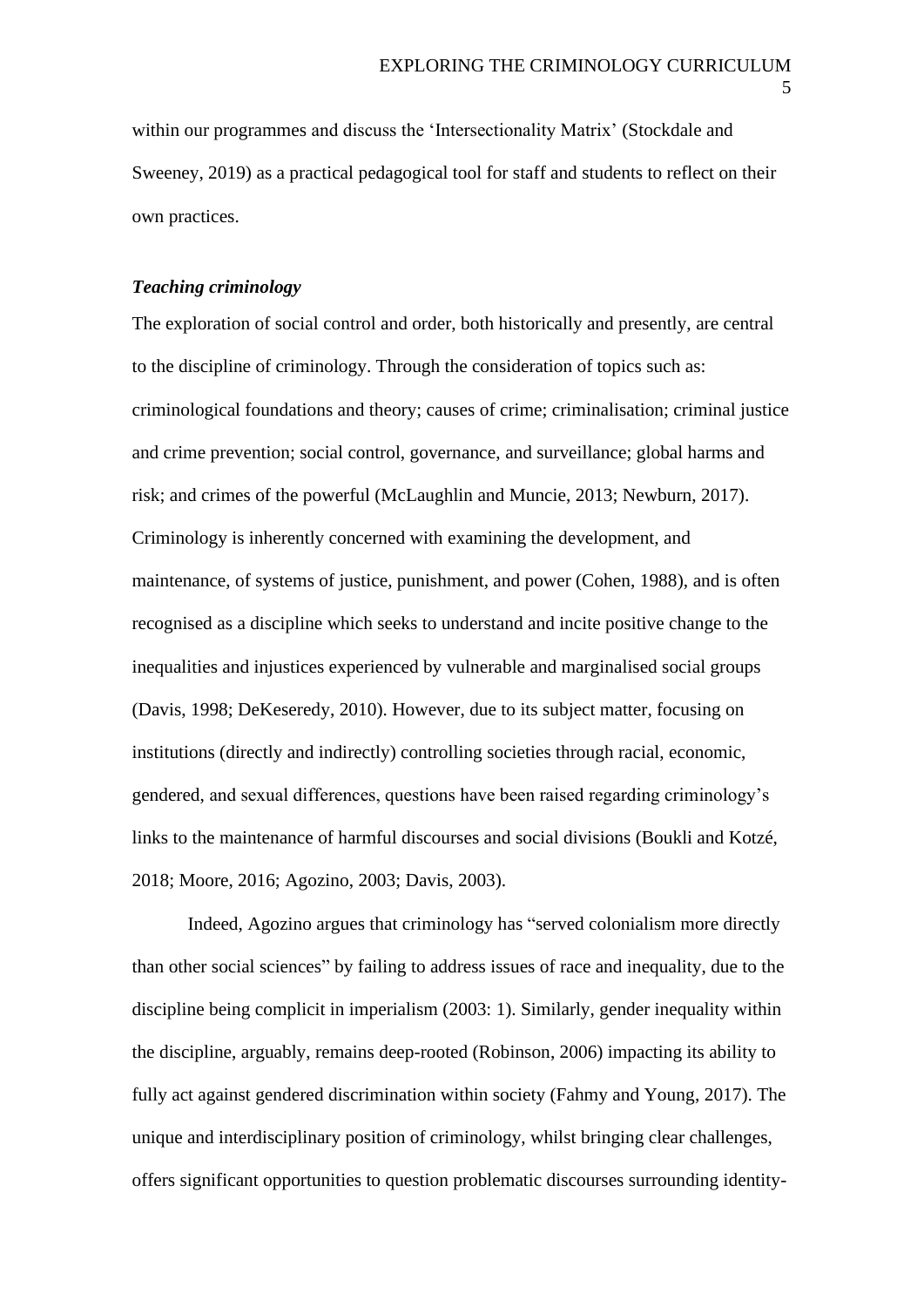related social division and control. Furthermore, Potter argues that an intersectional criminology that recognises intersections of race, ethnicity, gender, sexuality, and socioeconomic class (and any other identity an individual deems significant) needs to be considered in criminological research (2015:9).

There has been an unprecedented increase in criminology courses at universities in the UK. In 2019/20, 906 undergraduate criminology courses, offered by 130 providers, were listed in the UK, with this list growing to 1116 courses from 154 providers in 2020/21 (UCAS accessed 04/09/19). The growth of criminology degree courses mirrors the increase in criminological research, with the number of journals and funding for the subject area expanding significantly in recent decades (Garland, 2011). Increased research opportunities and subject engagement arguably makes criminology the swiftest growing academic discipline in the UK (British Society of Criminology Learning and Teaching Network, 2019; Garland, 2011; Bowling and Ross, 2006). However, such growth is often deemed unequal, with the criminological thought, and curriculum, of western nations being given precedence over those of the global south (Young, 2011; Connell, 2007; Howes, 2018).

The growth in number of criminology degree programs is in keeping with the commodification of HE more broadly. Commercialisation and commodification of academic knowledge arguably permits increased numbers of individuals to enter degree level study. Yet, HE centred on neoliberal values has impacted the value students place on a degree as well as institutional approaches to research, teaching and curricula (Walters, 2007; Ericson, 2003; Garland, 2011; Serrano *et al*., 2018). Education once centred on knowledge development and learning to enable intellectual, social, or personal growth and empowerment, has now come to be viewed as an "investment" and something which can be exchanged (Barton *et al*., 2010: 38; Walters, 2007). Changing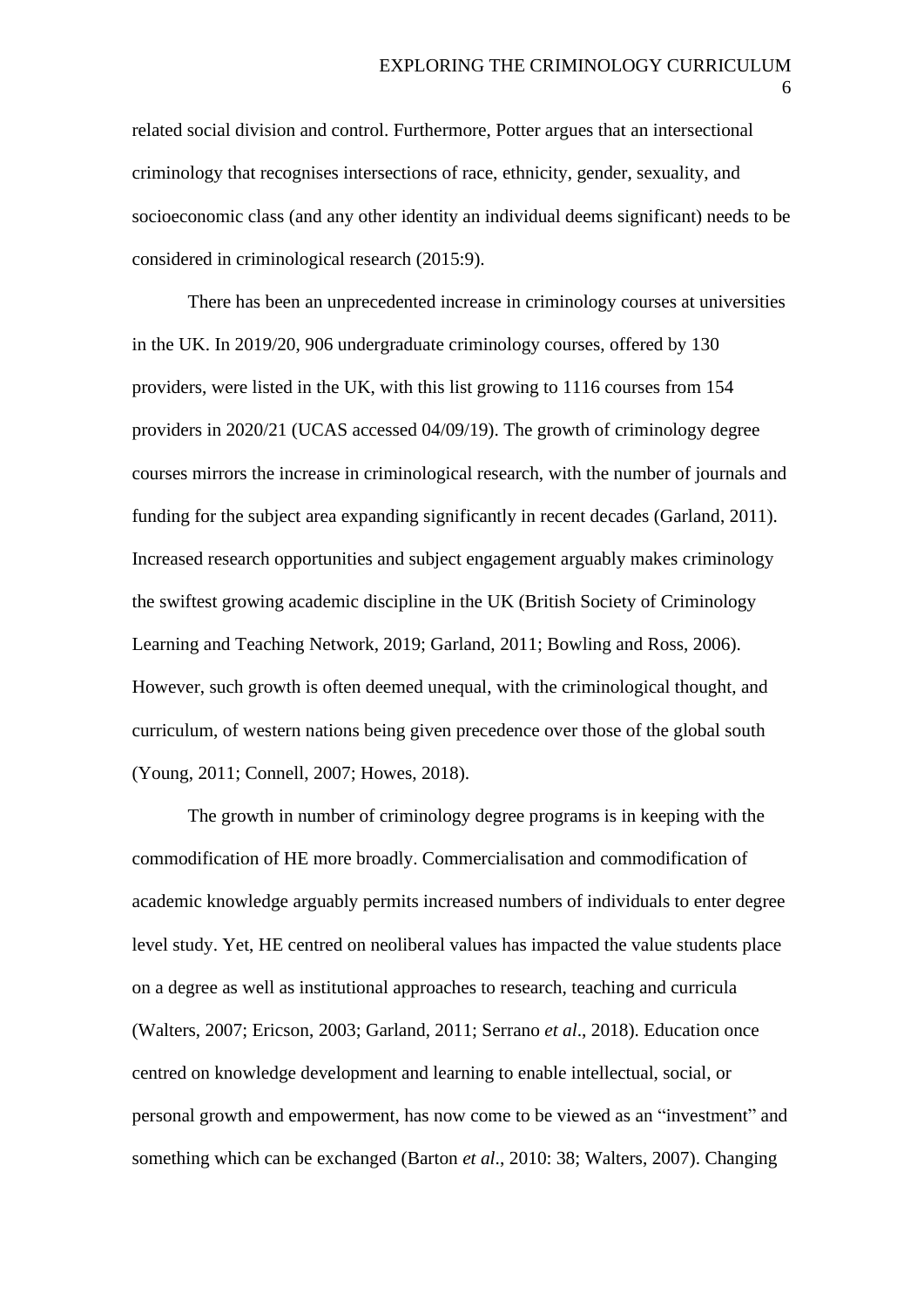expectations of undergraduate students, linked to the commodification of HE, impacts curricula and teaching formats in a way which undermines the importance and development of critical thought and scholarship (Barton *et al*., 2010; Furedi, 2004).

These educational conditions, existing within profit-orientated HE academies, arguably accurately illustrate 'the "banking" concept of education' put forth by Freire (1970: 44-59). This concept links to the actions and re-actions of both educators and students in learning spaces, with students existing as passive "containers" who are to be "filled" by educators (Freire, 1970: 45). Current HE, which is outcome-orientated and transactional in nature, appears to be characteristic of "banking" education as opposed to focusing on cultivating inquisitiveness, information sharing, developing new ways of knowing or detailed contextualisation – all of which are vital to develop critical thinking and understanding (Freire, 1970). Freire (1970) asserts that educators and students should not be blamed for approaching teaching and learning in this way, as the problem is structural. Curricula and approaches to education which are diverse, intersectional, and thus critical, necessitate time and financial backing to enable staff to prepare courses and students to engage meaningfully. Such requirements are often limited within neoliberal HE departments.

The structural forces which impact the development of critical thought conceivably hurt subjects like criminology in a distinctive and detrimental way due to its subject matter (Barton, *et al*., 2010; Serrano *et al*., 2018). Whilst approaches to teaching criminology can promote dialogue and debate to support student's engagement and knowledge development. External pressures on module delivery and learning can result in an educational experience in which teachers are depositing information into often passive students. Arguably, reinforcing and reproducing the very inequalities and hegemonic narratives which criminology fundamentally seeks to expose and question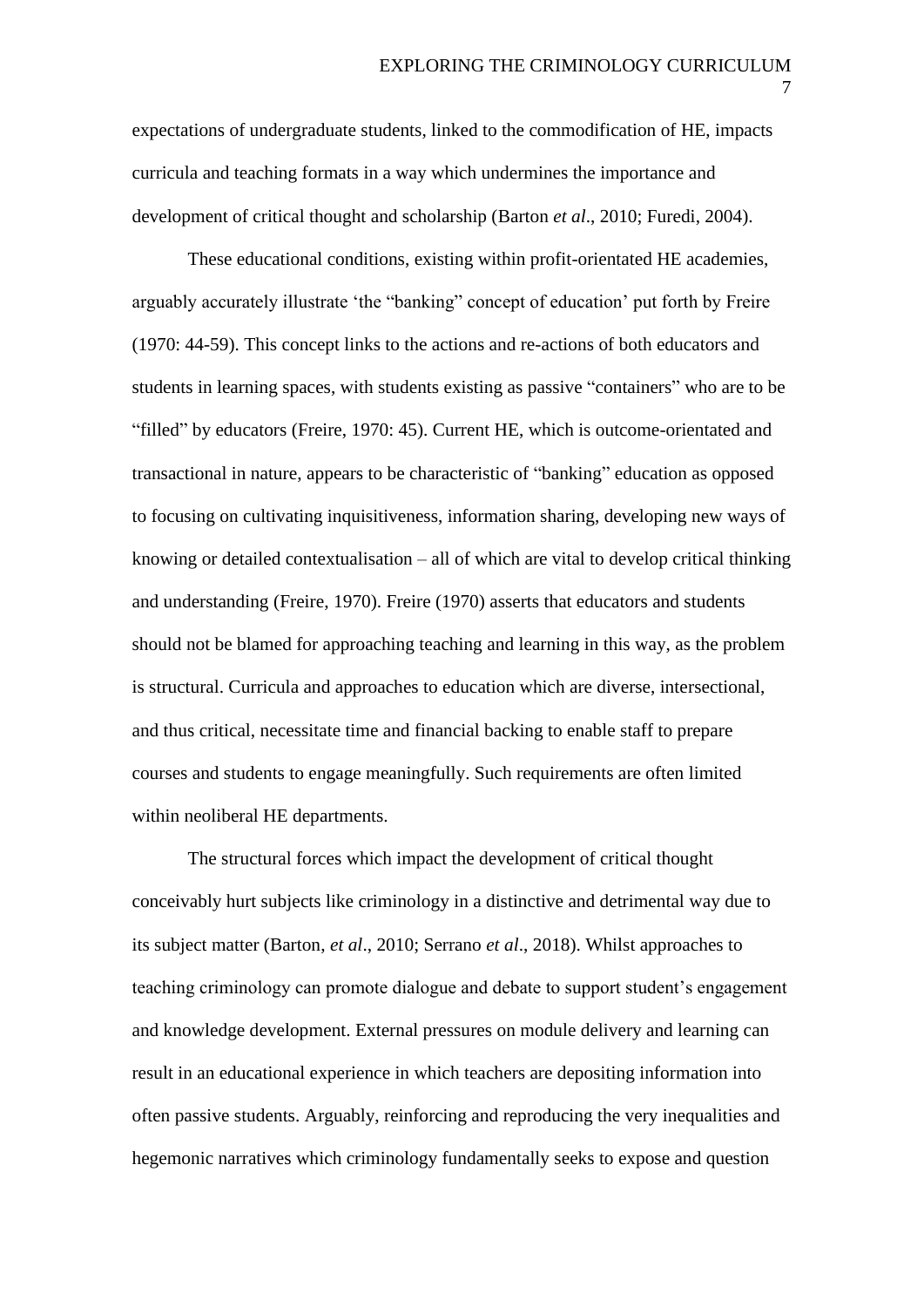(Gilbert, Schiff and Cunliffe, 2013). Similarly, the prescriptiveness of module content, particularly in the context of reading lists, can often feed the cost-benefit nature of contemporary HE and passive learning (Freire, 1970). Courses that do not create reading lists which include a wide range of voices risk undermining the development of criticality among students. Indeed, when discussing the impact of neoliberal values on the criminological imagination, Barton *et al*. states: "By recognizing and rejecting inequalities and authoritarian structures and by promoting marginalized voices, democratic and emancipating educators can facilitate the empowerment of students, making it possible for them to act against their own and others' oppressions" (2010: 34). Thus, the criminology education experience, for students and staff, is significantly harmed in an environment where all involved are constrained by hyper outcomeorientated knowledge development.

Central to criminological research, teaching and learning is development of critical thinking (QAA 2019; Barton, *et al*., 2010; BSC, 2018). Howes' (2017) research suggests that many criminology students develop their critical thinking skills in relation to how crime and criminal justice is conceptualised, however, in terms of developing critical theory (i.e., promoting social justice and redressing power inequalities), not all were engaged. Howe highlights the importance of recognising power dynamics that still exist within classrooms, including the power of the teacher to determine content, set texts and lead discussions (2017: 904). This is why critical information literacy is such an integral part of this process. The tradition of the discipline has caused marginalisation of certain voices (female, colonised, non-western and LGBTQ+) which can distort the production of knowledge in relation to key criminological topics and issues (Cunneen and Rowe, 2015; Connell, 2007). Lack of representation of multiple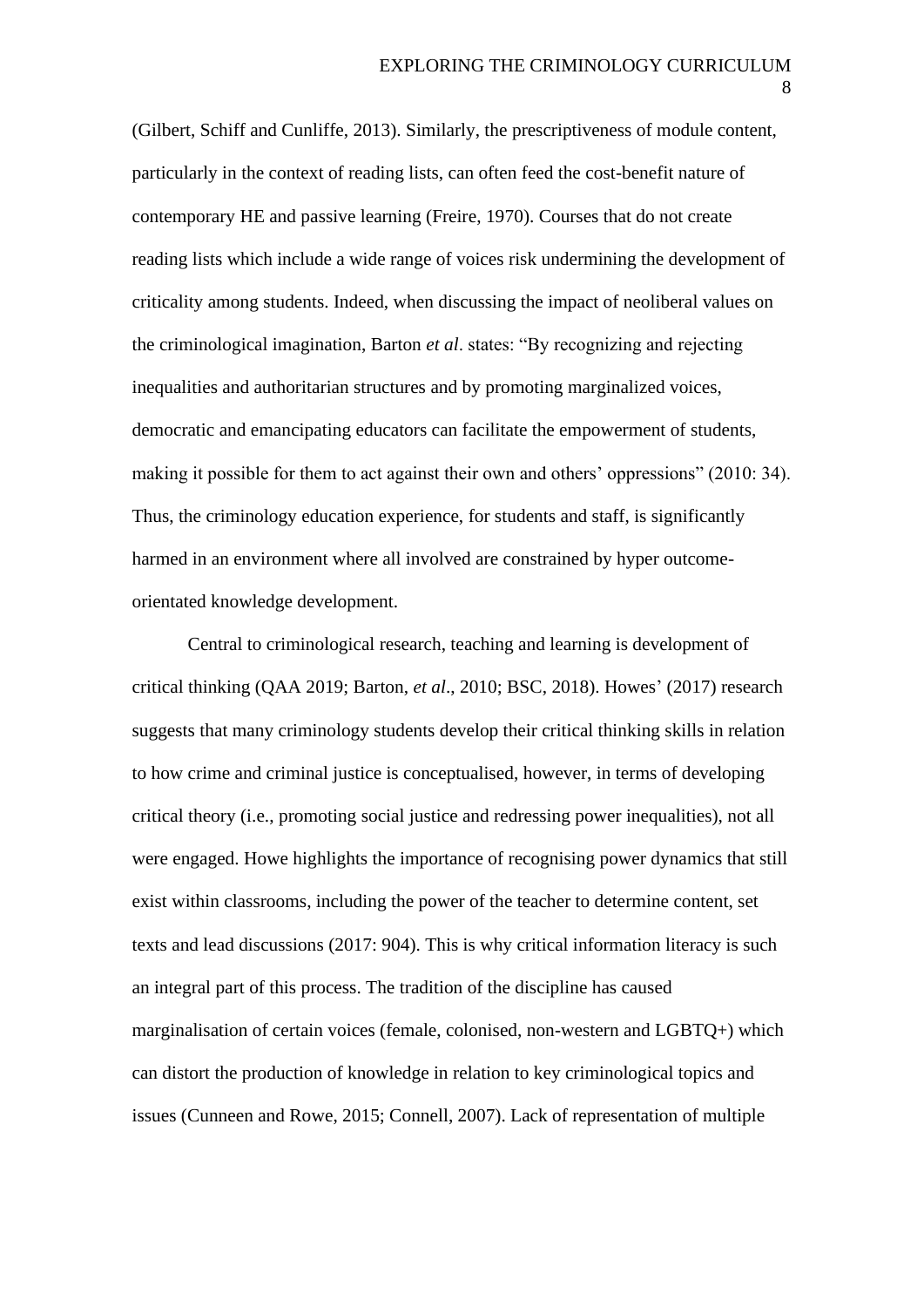relevant voices within the criminology curriculum ultimately undermines the ability for the development of criticality within the discipline.

Whilst it may be necessary to teach orthodox criminological perspective and theorists to enable students to be equipped to participate in criminological debates, it is important to not only recognise the socioeconomic, political, historical, and geographic context in which these theories were formed but to "teach standard forms critically"; it is not to reject the teaching of these theories, but the supremacy of them (Dennis 2018:197-8). It is also vital to consider the multiple perspectives and narratives relevant in global and contemporary societies concerning criminological issues. Thus, the research findings discussed in this paper evidence the impact a lack of diversity within criminology curricula has on undergraduate students learning and the development of critical thinking.

## *Critical information literacy*

Information literacy is a concept used widely in library and information science, but it is also contested and debated. It is linked to social justice in the Alexandria Proclamation (UNESCO, 2005), where to "seek, evaluate, use and create information effectively […] is a basic human right", but is traditionally seen in Higher Education (HE), as a skillsbased framework (see DaCosta 2010; Jackson 2012, Vitae 2012) in which a researcher goes through stages of identifying a need for information, constructing a strategy to obtain it, evaluating what is found and then using it to create and disseminate their argument (SCONUL Working Group on Information Literacy, 2011).

There is a growing critique that this approach ignores the social and political structures which influence publication and access to information, and in doing so fails to address the social justice aspect of UNESCO's assertion. Instead, a *critical*  information literacy approach is based upon the core principle that students should have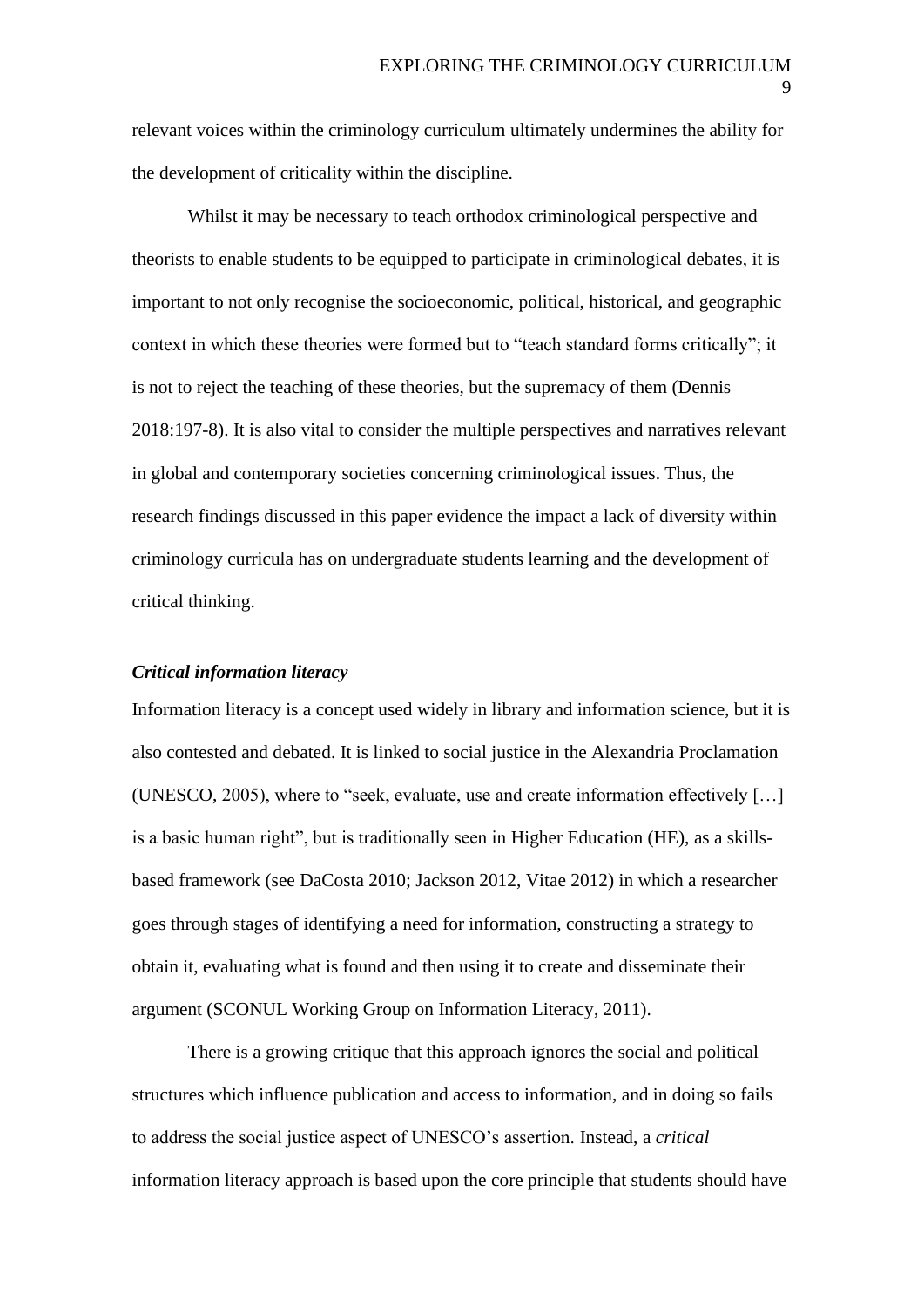an understanding of "how information and knowledge are formed by unequal power relations based on class, race, gender, and sexuality" (Beilin, 2015: n.p) and that those designing courses and teaching in HE should reflect upon this in making HE inclusive and accessible. In addition, the information literacy approach can ignore students' agency as researchers and creators of knowledge themselves (Elmborg, 2012). This can have a significant impact on students - many students are excluded and made to feel othered in HE. This happens when people arrive at university and look to establish their own identity whilst simultaneously trying to seek where they fit in, but when they come from backgrounds which HE does not class as the norm and are not reflected in terms of experiences or culture (Donovan and Erskine-Shaw, 2019; Peachey, 2020; Tewell, 2019). Research with LGBTQ+ students shows that representation is lacking (Ellis, 2009; Equality Challenge Unit, 2009; Mckendry and Lawrence, 2017), this is also found with disabled students (Morina, 2017), Black students (Eddo-Lodge, 2018) and students classed as Black and minority ethnic (BME) (Akel, 2019; Charles, 2019; Owusu-Kwarteng, 2019). Cross-university co-operation, as an influence on curriculum design, is a vital approach. Information literacy often ignores the development of both librarians and academics in terms of their knowledge and understanding of these issues, therefore influencing the curriculum in HE (Gustafson, 2017). When considering the issue of the reading which makes up the core of a module, there must be a consideration of who is represented in the reading list itself, and how, because there are barriers in the academic publishing process which mean that the literature available in traditional formats of textbooks and journal articles is likely to be skewed (El Kadi, 2019; Kara, 2019).

The academic publishing process has been criticised as one which allows white, male voices to dominate (Zevallos, 2019) and which has structural inequalities throughout (le Roux, 2015; Moletsane *et al*., 2015, Regier, 2018), as has the publishing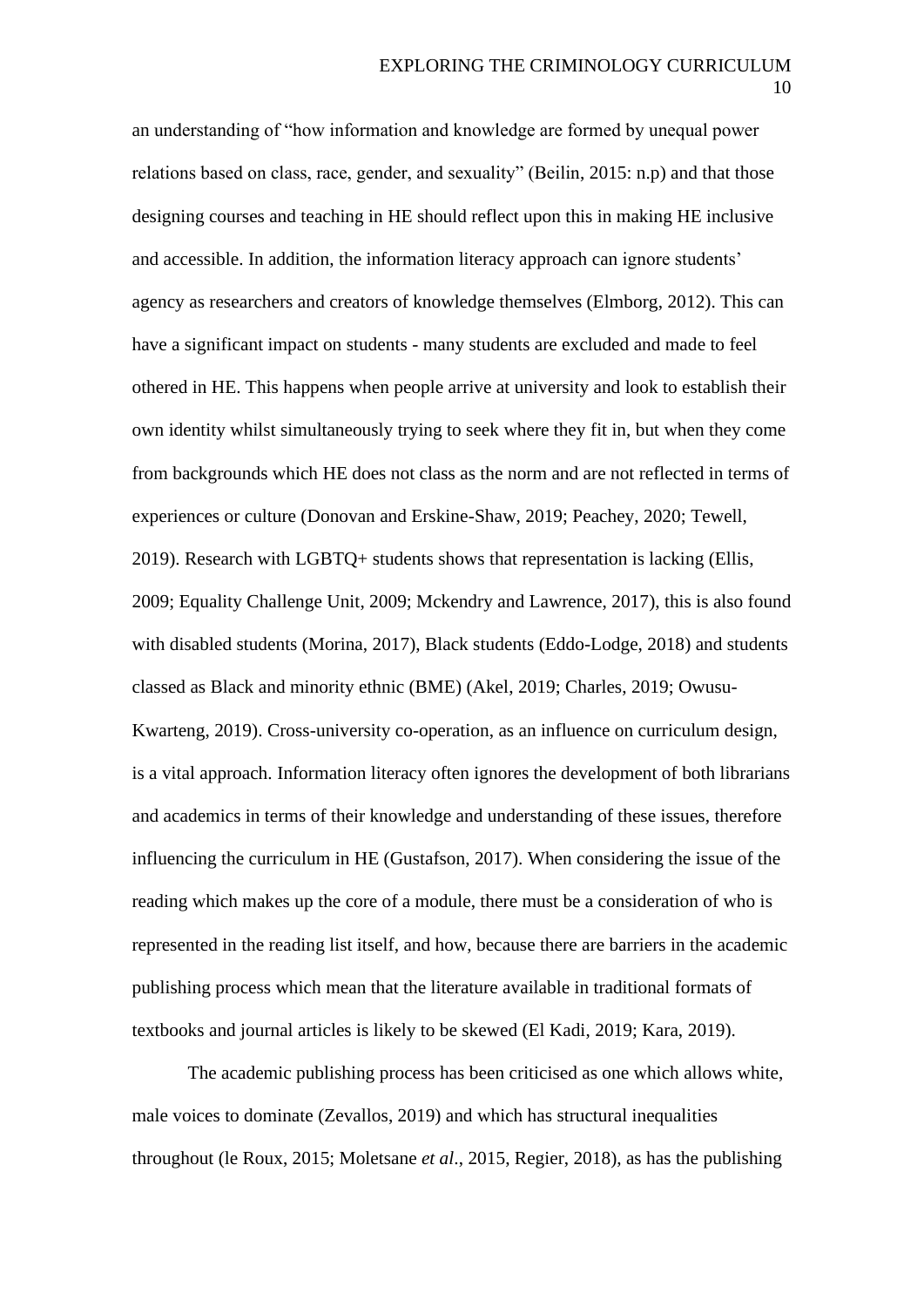industry generally (Akbar, 2017; Saha and van Lente, 2020). It is therefore imperative to empower students to be able to reflect and act upon how "knowledge is historically constituted and reproduced, to understand the racialised, gendered and classed contexts in which it developed, and to notice the silences and exclusions upon which it establishes its authority" (Rupprecht, 2019:16), at both curriculum design level, and in integrating teaching and learning opportunities for the students to critique and contribute to curriculum content. Flynn (2021:36) recommends changing a traditional learning objective of "By the end of this session, students will be able to perform a simple search in xyz database" to "This lesson should help students to develop their skills in searching the xyz database", shifting to a learner-centric objective, making less of an assumption about existing skills, and not assuming that they will get the results they want from this database. In developing evaluative skills, students have the chance to appraise the tool itself for what it does and does not contain. Learning objectives should also acknowledge the emotional impact searching for information could have for those already othered by systemic inequalities.

These changes are ideally implemented at curriculum level, to avoid student anxiety in receiving critiques of information forms in one module but being recommended them uncritically in another. McCartney and Wilkinson (2021:313-321) outline principles for a critical curriculum, including questioning the concept of "authoritative" literature, incorporating analysis of less traditional forms of resource, and acknowledging the place of politics in anyone's stance on the topic at hand. They recommend "collaboratory" approaches, with genuine diverse and student-led discussion. Finally, linking the curriculum with social and environmental engagement encourages all to reflect on their own experiences in relation to wider societal concerns.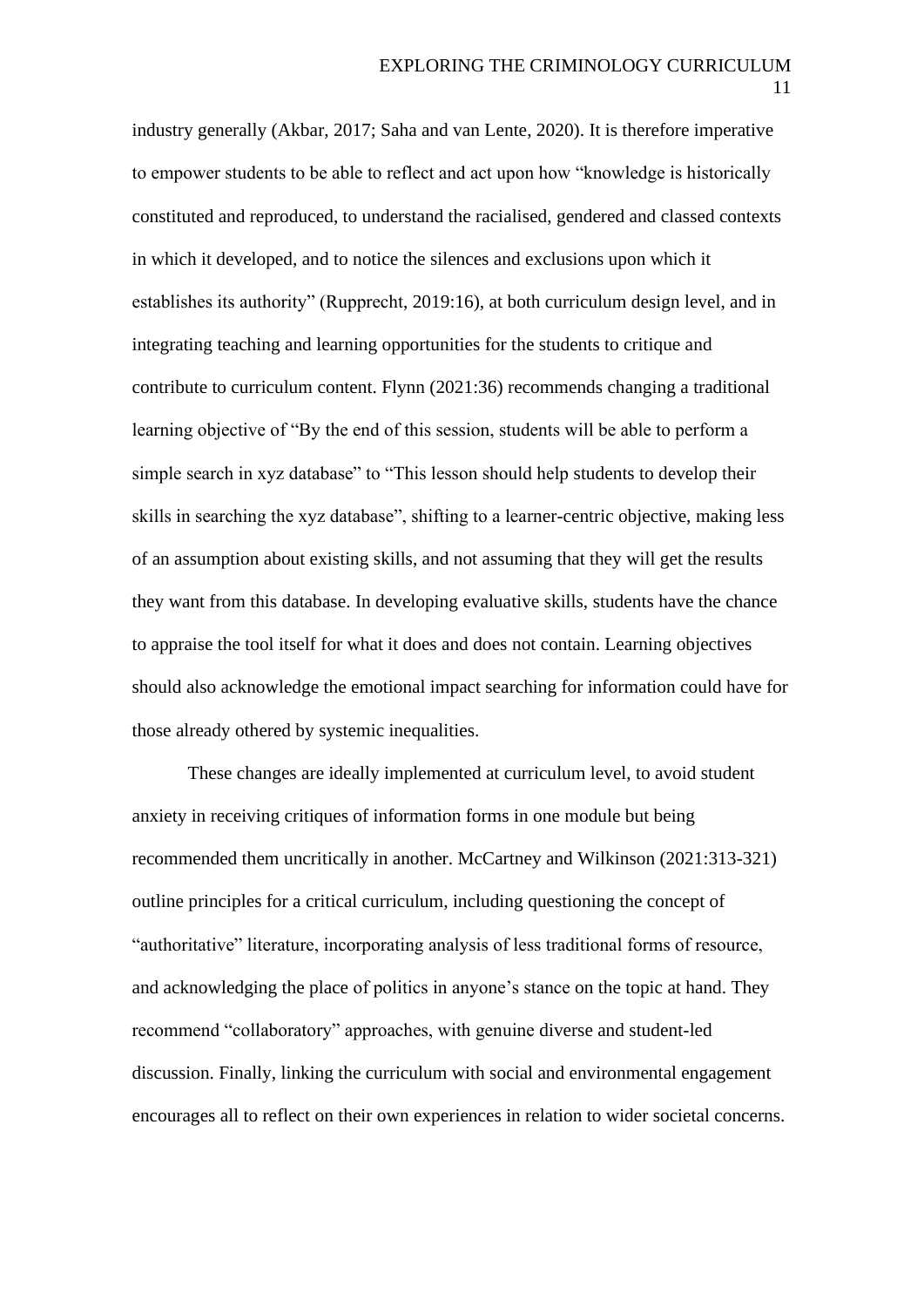This will not only have an impact on their university experience, but also set them up with a critical approach to their professional and personal lives beyond.

#### **Materials and methods**

This project was part of a two-stage approach which examined the voices and perspectives that were represented within the reading lists of all modules within a new and developing undergraduate criminology degree program, and how students interacted with their reading lists. The degree program launched in 2016 at a post-'92 university in England. Post-'92 universities in the UK are those which, prior to the UK government's *Further and Higher Education Act 1992*, were a different form of Higher Education institutions such as polytechnics or colleges (Armstrong, 2008). Higher Education institutions given university status through the UK government 1992 reforms are thus referred to as post-'92 universities. The university where this project took place was previously a teaching and education college, in existence for 175 years, and gained university status in 2006.

The first stage of the project involved the analysis of reading lists in relation to the authorship of each text to understand how the voices of female, male, BME and LGBTQ+ people were being represented within undergraduate criminology curricula. Throughout this research we have used the term BME because in the UK it is used as an umbrella term to override racist discourse and terminology. However, we fully recognise that ethnic identity is a "social, political, historical and symbolic event" (Hall and Schwartz 2017: 6) and, as Hall and Schwartz highlight, the development of terminology in relation to race in the UK, including the term BME, has been, and continues to be, "complex and troubled" (2017: 194). Initial findings from the first project evidenced that there was a lack of representation and diversity within the texts in the context of both core and recommended reading (Stockdale and Sweeney, 2019).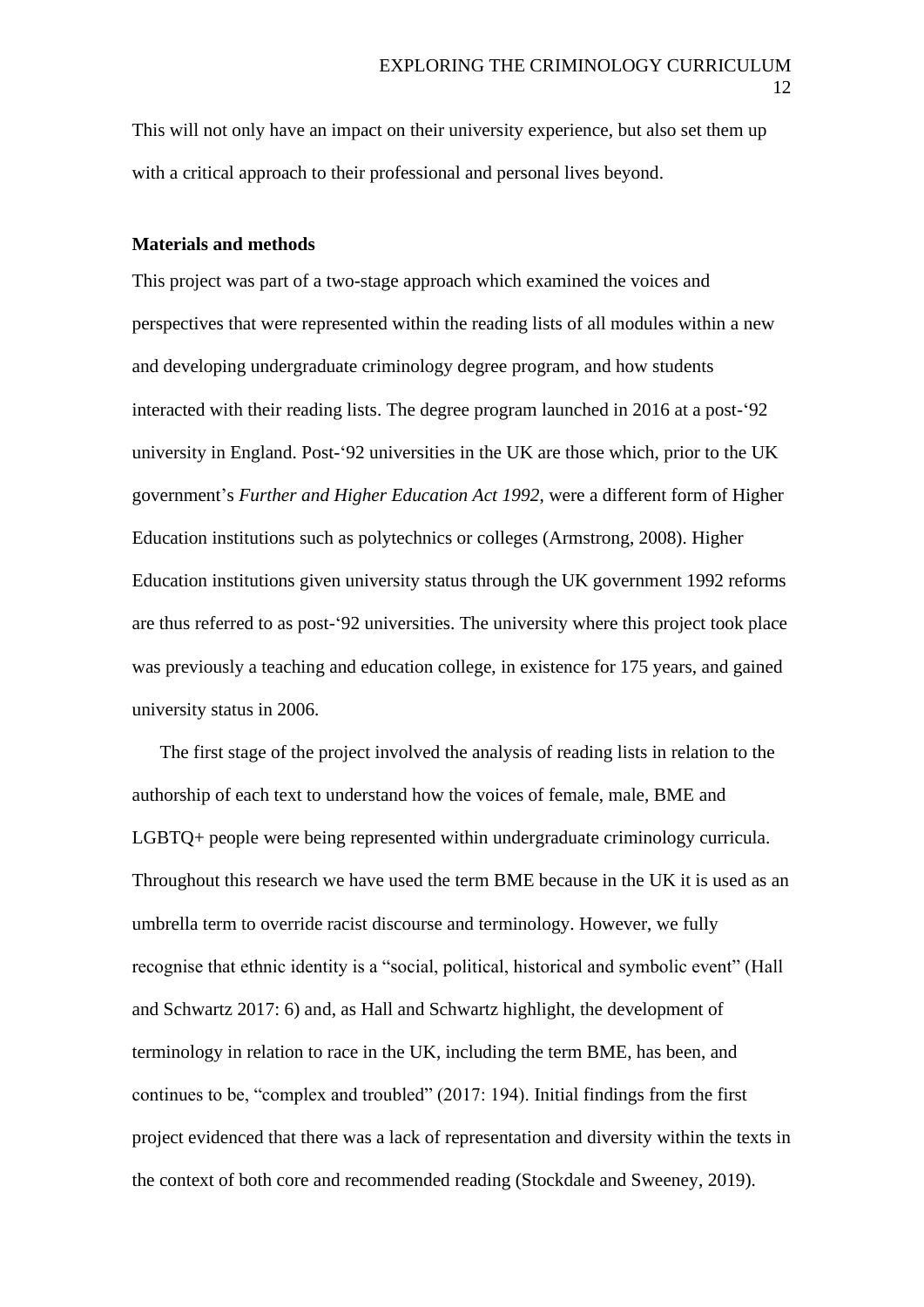This was concerning, demonstrating that criminological topics were largely being presented to students in a way which promoted dominant hegemonic narratives, rather than encouraging criminological topics to be explored through the wide range of voices which exist, and which are relevant to the discipline. However, we needed to understand how students were using their reading lists, their importance and how widely they engaged with material relevant to their course outside of these set lists. The research included in this paper therefore set out to explore students' experiences of the criminology curriculum, to provide insight into their perspectives on engagement with course reading and material, and also to develop an understanding as to how important they felt it was to read about criminological topics from work published by authors from a range of backgrounds and viewpoints.

The project considered the experiences of students across all three years of what was a new undergraduate criminology degree (BA) programme. In 2019, when the research took place, between 65 and 85 students per year were enrolled. The faculty, which originally included three academics who designed the course content in 2016, had expanded to approximately 17 academic staff by the time of the research. Students were recruited via an electronic recruitment poster calling students to discuss their curriculum. One researcher also attended core lectures on the programme to speak briefly to the students the project. The students opted in by contacting the researcher if they wanted to be involved. Students who took part were provided with refreshments during the sessions and each participant received a £5 shopping voucher. The study involved a total of 20 students, most students ( $n=16$ ) took part in the format of focus groups ( $n = 4$ , one with Year 1 students, two with Year 2 students, and one with Year 3 students). Whilst a small number of students (n=4) were involved via a one-to-one semi-structured interview (one with a Year 2 student, and three with Year 3 students).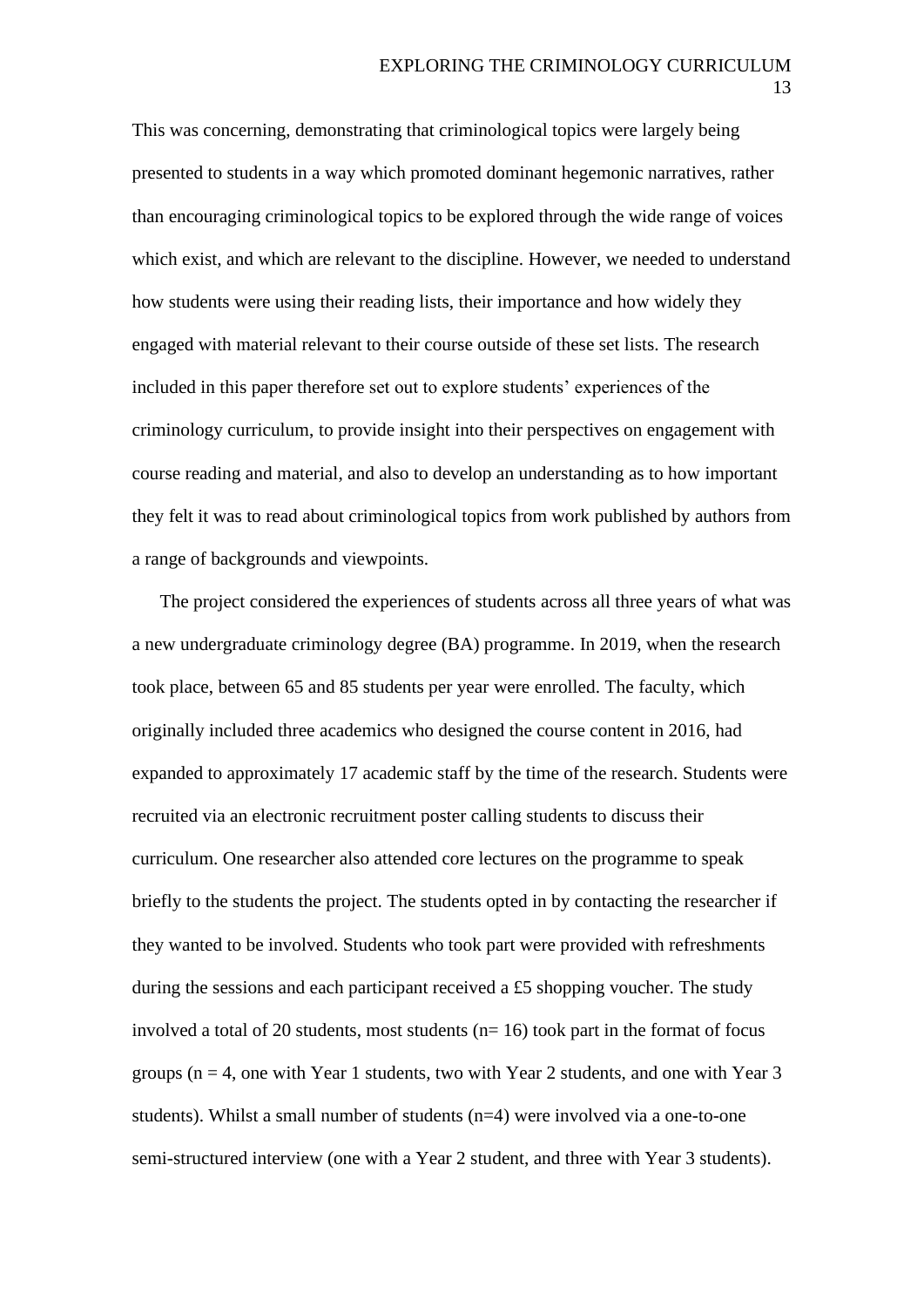The greater presence of Year 2 and Year 3 students within the sessions was relevant to the research as they had undertaken a greater number of modules on the course, and therefore had more experience of the reading lists to reflect on. All participants where white, 19 of the 20 students involved specified that they were white British, and one student was white Polish. Of the 20 participants, 4 identified as male and 16 identified as female. We had hoped to run focus groups by level and then have specific sessions for students who identified as female, LGBTQ+, and BME. However, it was not possible to recruit participants in this way, primarily due to the demographic make-up of students on the course.

The inclusion of interviews, as well as focus groups, was initiated due to the difficulty in organizing final year students to meet in groups due to the variety of optional modules taken impacting timings and availability. Whilst the focus groups provided students with more opportunity for discussion, and thus at times more detailed consideration of questions, the interviews removed any possibility of peer pressure and resultantly enabled richer individual reflection on questions and activities. Within both focus groups and interviews a mixture of questions and visual activities were facilitated, these were utilized in the same way regardless of the number of students participating in each session.

Visual participatory activities were facilitated to incite discussion and critical reflection from students in relation to the course curricula. An "Intersectionality Matrix" was developed prior to the sessions taking place. The importance of considering intersections of race and gender is well recognized (Crenshaw, 1989; hooks, 1981). We wanted a way to visually represent how intersectionality worked, our thinking was if students were able to name a range of authors, the 'gap' in BME, and particularly BME female, voices who are excluded and effectively 'missing' would be seen (see Figure 1).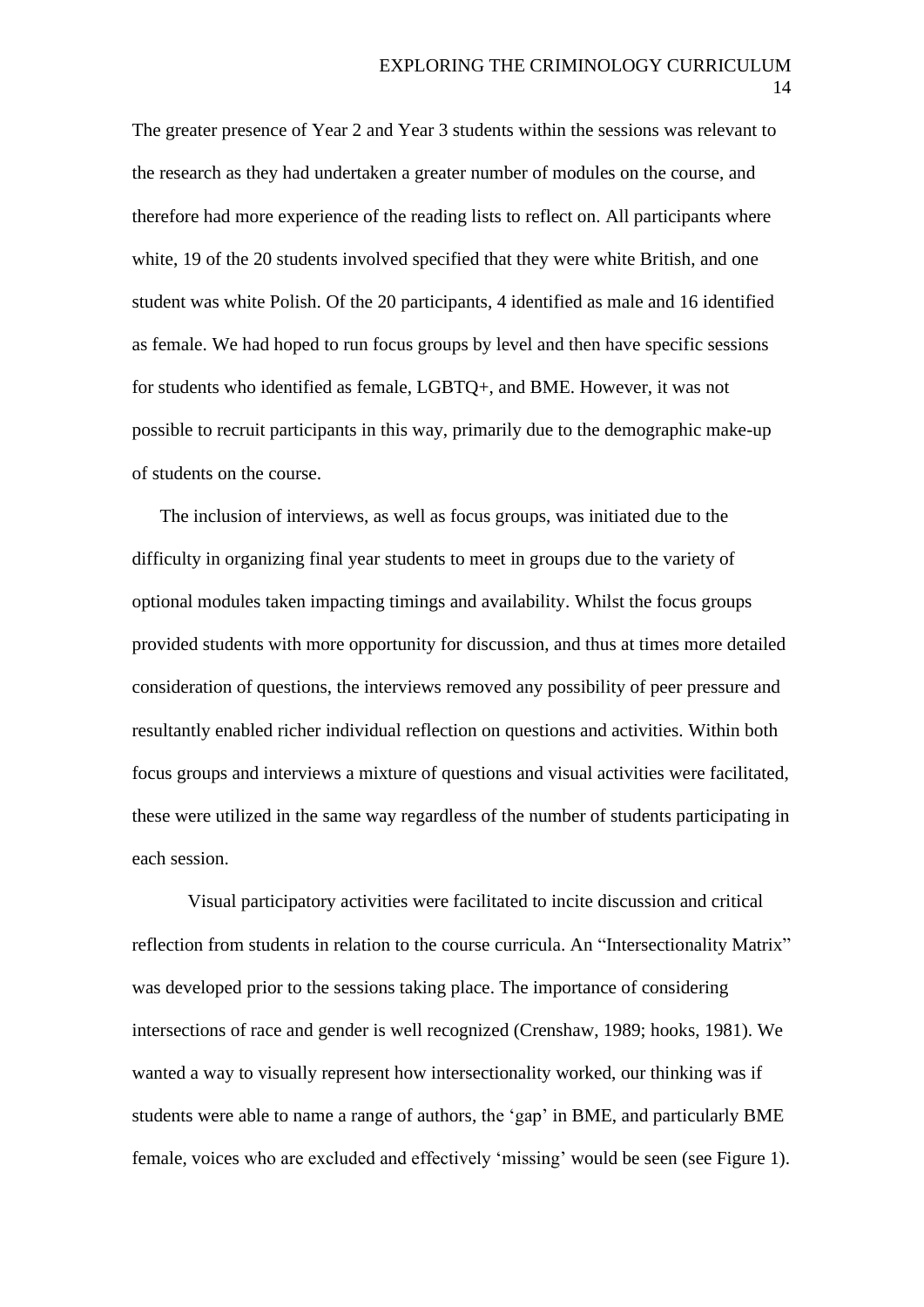After initial discussion with regards to students' perspectives on the course curricula and content which they did and did not enjoy reading, students were asked to think of, and write down (on Post-It notes), names of any criminologists that they could think of/remember reading from their studies. After thinking of the names of criminology authors and theorists, the Intersectionality Matrix was shown to students who were asked to place each Post-It note with the name they had written down onto the section of the matrix they believed represented the author most accurately i.e., white male, BME male, white female, BME female (a non-binary option was also included). This was very much about the student's perception of the author, and we encouraged the students to sort names spontaneously based on this perception, as further discussion would take place after this initial sort.

We also recognized how class and sexuality may intersect. The matrix therefore had an 'Upper Class (UC)' and 'Working Class (WC)' sliding scale to the side – after the initial sort, students were asked to consider class, however, in practice this discussion was limited as most students believed all academics who published to be middle class, thus highlighting the deep-rooted issues within academia and the publishing industry and the need for academics to purposefully and explicitly include a wider range of readings from other sources in their teaching.

## **Results**

#### *Intersectionality Matrix as a Pedagogical tool*

The key finding was that in each session students from across all year groups were only able to name white male criminologists. Very few female criminologists were recalled, and, if so, these were white female. Very few Black male authors and no Black female criminologists were recalled. It is important to note that this finding may be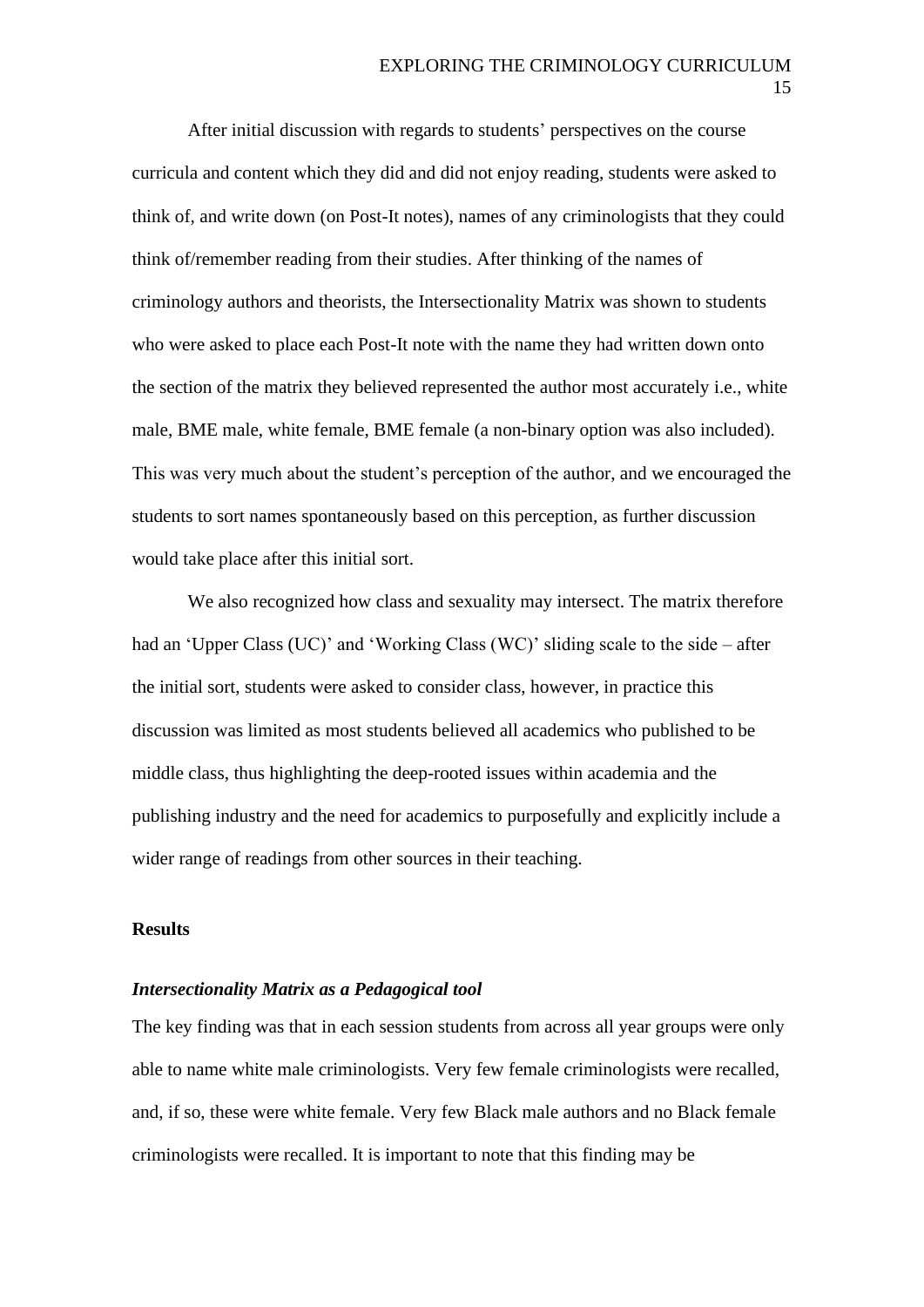unsurprising given that these voices were mostly excluded from the reading lists for most modules (Stockdale and Sweeney, 2019). The authors that students remembered were predominately white and male, students had not engaged with reading outside of their course-assigned material, and prior to this exercise they had never thought to question this as reading lists had been traditionally presented in an unproblematic way. The need for critical information literacy is not embedded within our teaching practice. Therefore, whilst at the start of the focus groups when students talked about the types of reading they enjoyed (outside of academic reading) some mentioned feminist poetry, yet their wider reading and engagement with a variety of work was not represented in their academic knowledge. See Figure 1 as a typical example of a matrix produced by students in a focus group:



*Figure 1: The image shows the Intersectionality Matrix being used in Focus Group 1. Flip chart paper is divided to show 'Female/White', 'Female/BME', 'Male/White',*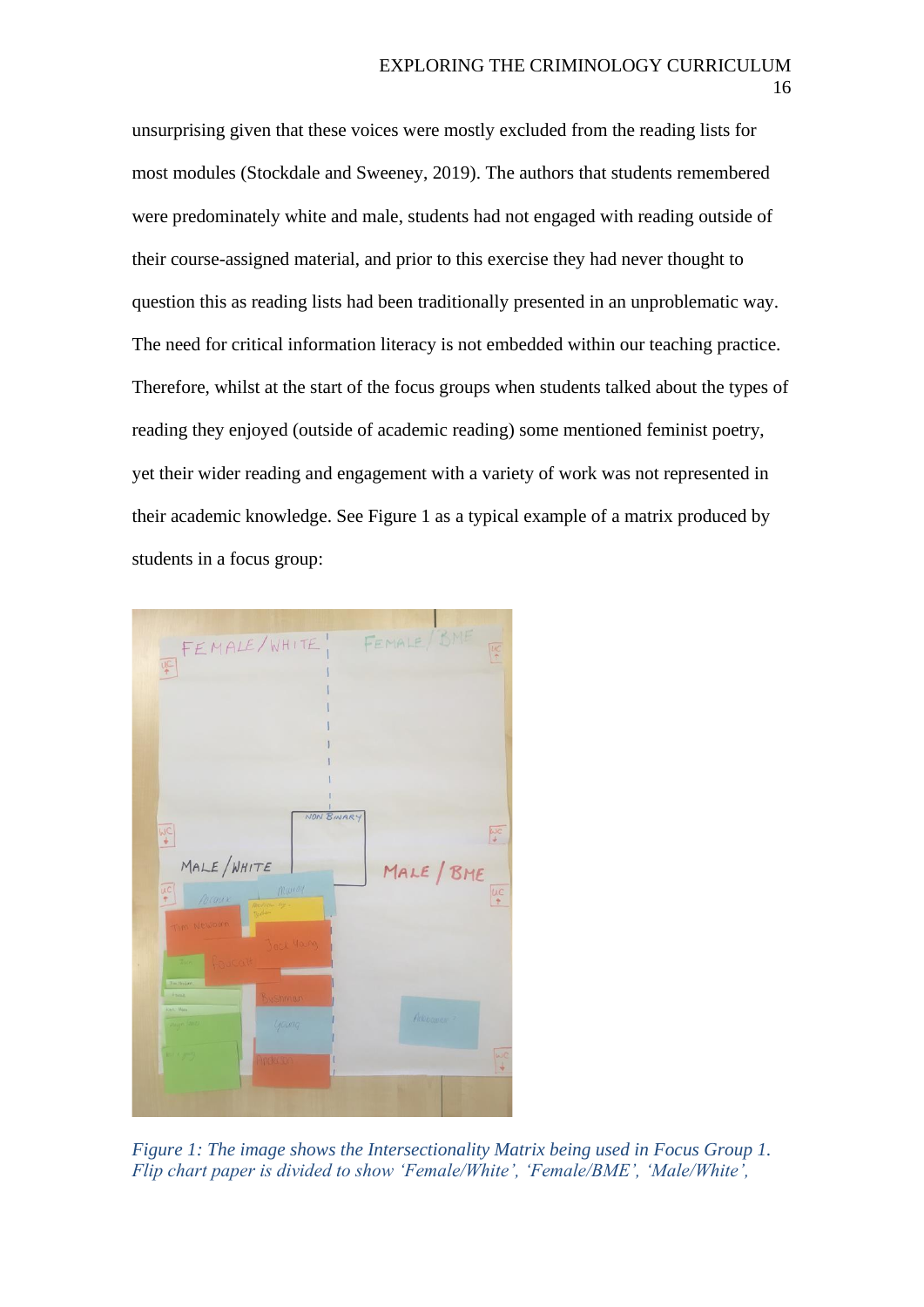*'Male/BME', there is also a non-binary option. Arrows indicating 'upper class' and 'working class' were used later in the discussion as students discussed the authors' backgrounds.*

Using the Intersectionality Matrix to visually map out the reading and voices students had been engaging with, and were most aware of, through their criminology degree was an important way to highlight how their reading was heavily gendered and predominately white. This enabled students to understand the core ideas and need for critical information literacy. Viewing the completed matrix had a clear impact on students:

Yes, I think this would be really helpful for future students if this could be something that they were made aware of. Like I said, I didn't realise that I have been reading like mostly the same type of people's opinions and viewpoints until I saw this. And I think a lot of other people won't realise either (Interview 4).

For me personally I think that we should, its important and something that should be done … cos we are trying to like learn, and it just shows that we get insight from like a white male when like a back female could have a completely different insight into the topic (Focus Group 3, Participant 5).

In focus group 3 participants discussed how this lack of diversity is in effect failing students. When studying for a degree, students expect to experience a wealth of learning and to have an enriched experience. It was suggested that by being unaware of the literature sources that they were using the student is left feeling "ignorant" – you don't know what you don't know; if certain voices are being excluded and students are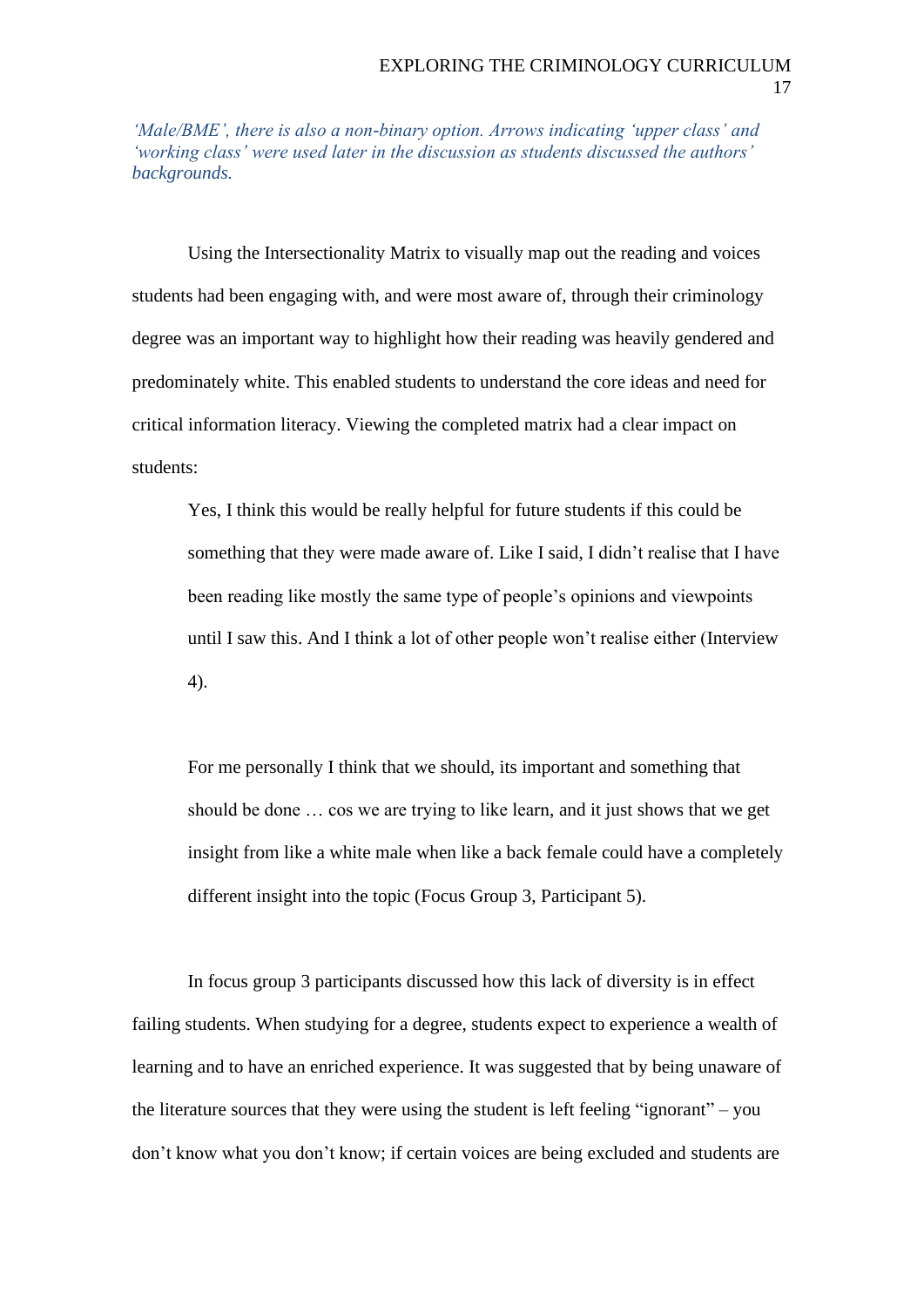not being taught critical information literacy then seeing their reading on the matrix created a sense of frustration and disappointment within students:

I just don't want it to come across like we are being ignorant, in the sense that we are not talking about those who have put their views across and have been really interesting and may have come from a different ethnic background... or are gay or anything like that … I don't want it to come across like we are being ignorant cos we're not writing about it … most of the time it has been like a white male or a white female that we have like learned about in every day and, actually, it would be nice to see someone else's perspective that's quite unique (Focus Group 3, Participant 2)

There was a consensus across the focus groups that students wanted to know more about the author's backgrounds, experiences, and inspiration for writing.

- Focus Group 3, Participant 1: Yeah, rather than just like reading the article and taking things out I think it would now be important to think about the author as well. Like obviously use articles that are relevant but start thinking about the author more.
- Focus Group 3, Participant 2: Yeah, like their background and, see where they have come from, like if they are working class, upper class. Because like we have struggled with this activity cos, we are not entirely sure and that's because we don't get told about their background and it's kinda important. And I think now I'm just going to look like more into their background and get more information on them.
- Focus Group 3, Participant 5: Yeah! I think that by doing that and being more aware it will make us think more critically about their work which will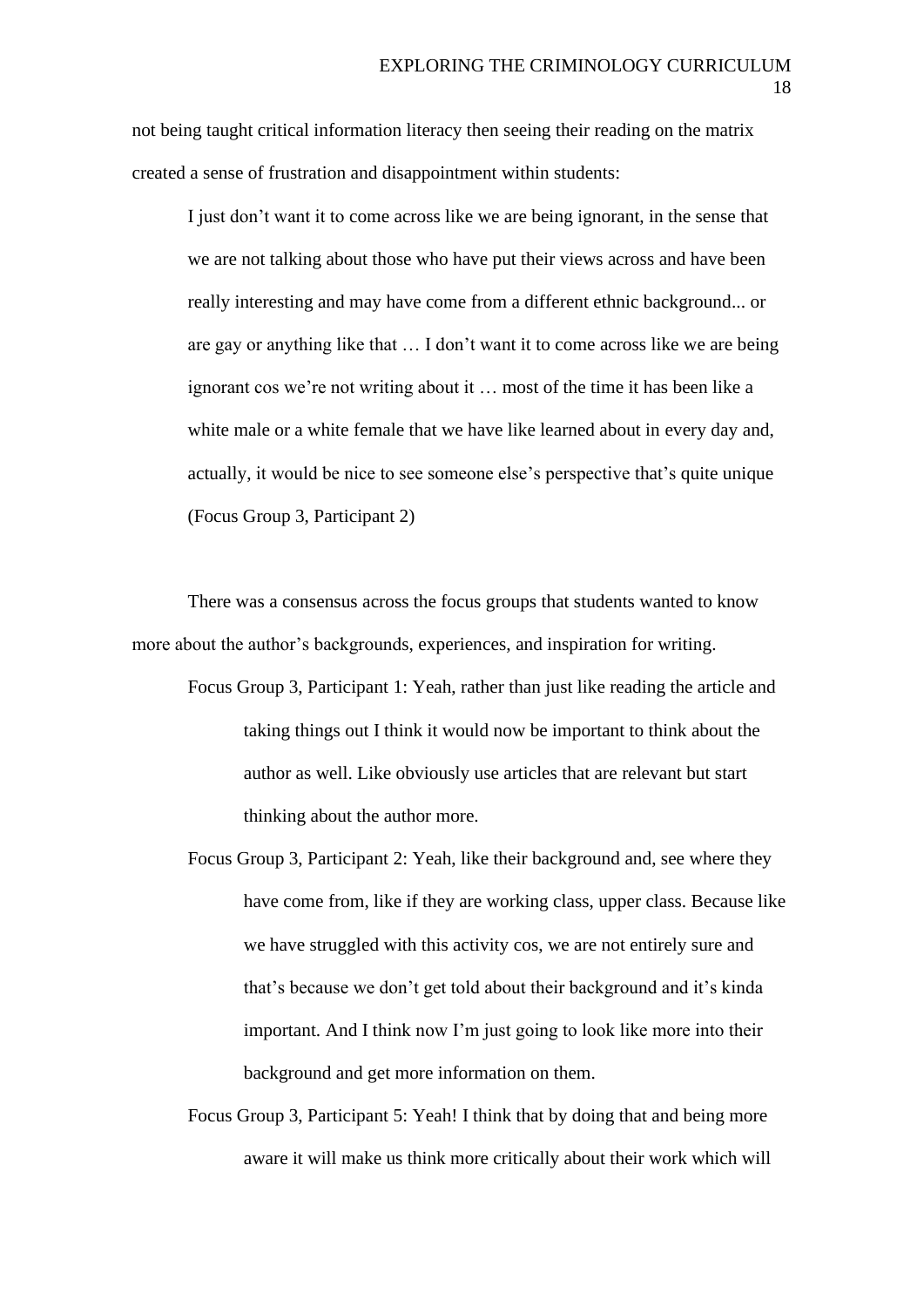help the assignments because if it's like a white male of a higher class talking about a white female from a lower class like well – 'how is their insight actually relevant to what that person has been though' if they have no connection to it. Yeah.

Across all focus groups, having completed this exercise students expressed how this exercise would change the way they thought about their reading and the sources they used more in the future:

I'm definitely going to walk away from this thinking about these issues a lot more than I did when I walked in. I'm going to do more research and think about the authors more (Interview 3).

Yeah, yes, I think that it should actually. Because it's not something that I had thought about before but now that you've mentioned it and we are talking about it I do think 'oh gosh yeah, it would be good to have more of a range and that variety'. I think that definitely, I think can only come out as a positive, like a positive aspect yeah (Interview 2).

Definitely be looking more into female and more non-binary people… people from different ethnicities 'cause I think that is what could make an assignment a bit more enjoyable... and I think searching for other people from different backgrounds, it can be quite inspiring. I know that when I hear a female … criminologist, I tend to be like 'oh oh female', then it's a bit more inspiring you like want to read up more on it … so yeah, I'd definitely be more … in our head it's hard to think of it like this but when it's shown in front of you, you kinda like 'oh, ok' - you don't actually understand it until it's shown to you … I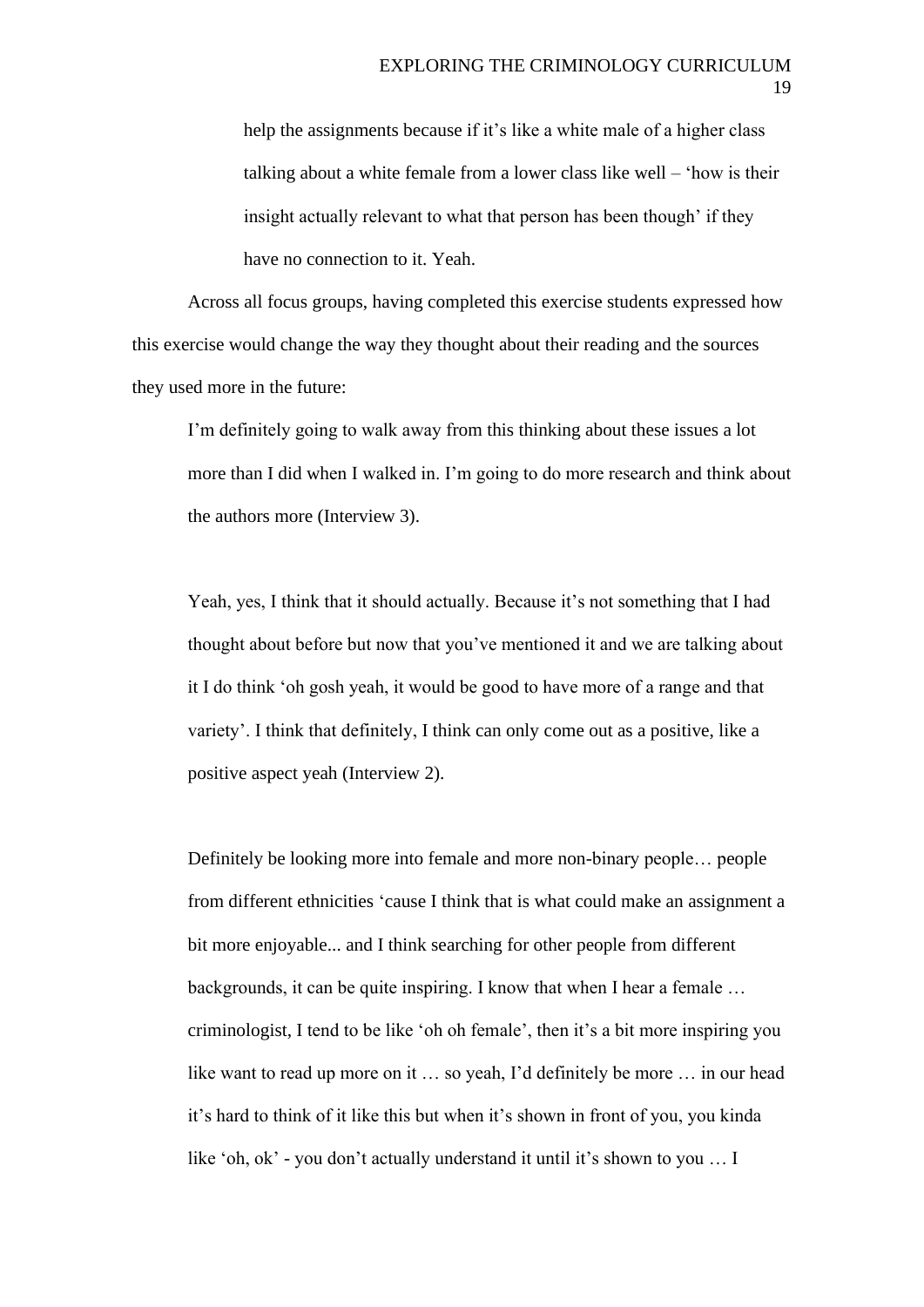wouldn't have thought about it... but now looking at it in person I can see that yeah, its, we need a bit more, uh, variation. (FG1P1)

These quotes from criminology students are important. The focus groups and interviews all lasted just under one hour in length and were initially intended as a research tool to explore students' interactions with their reading lists, not necessarily as a teaching tool. However, the discussion suggests significant learning had taken place; whilst students had attended various "skills" sessions around searching for information, referencing, and citing "correctly", and these skills were all embedded across teaching in each year of their studies, there was a clear absence of critical information literacy skills. The students, all of whom were white and many of whom were coming to the end of their third year of study had not thought about how the reading and knowledge they were using had been created and formed.

### *Embedding critical information literacy*

An important insight from the discussion is the student's trust in their lecturer and the information that they are given. As the student below discusses, opening up teaching to a discussion around whose voices are being used and are embedded within the discipline is important for engagement, as students might understand or relate to other work better. It also develops a sense of critical information literacy whereby a student would be able to engage in critical discussion, they would be more empowered, and could write and speak in ways which may challenge certain viewpoints if they had a better understanding:

Focus Group 3, Participant 1: I think a lot of the time… like we just take peoples word… so like in a lecture we're not challenging what they are saying as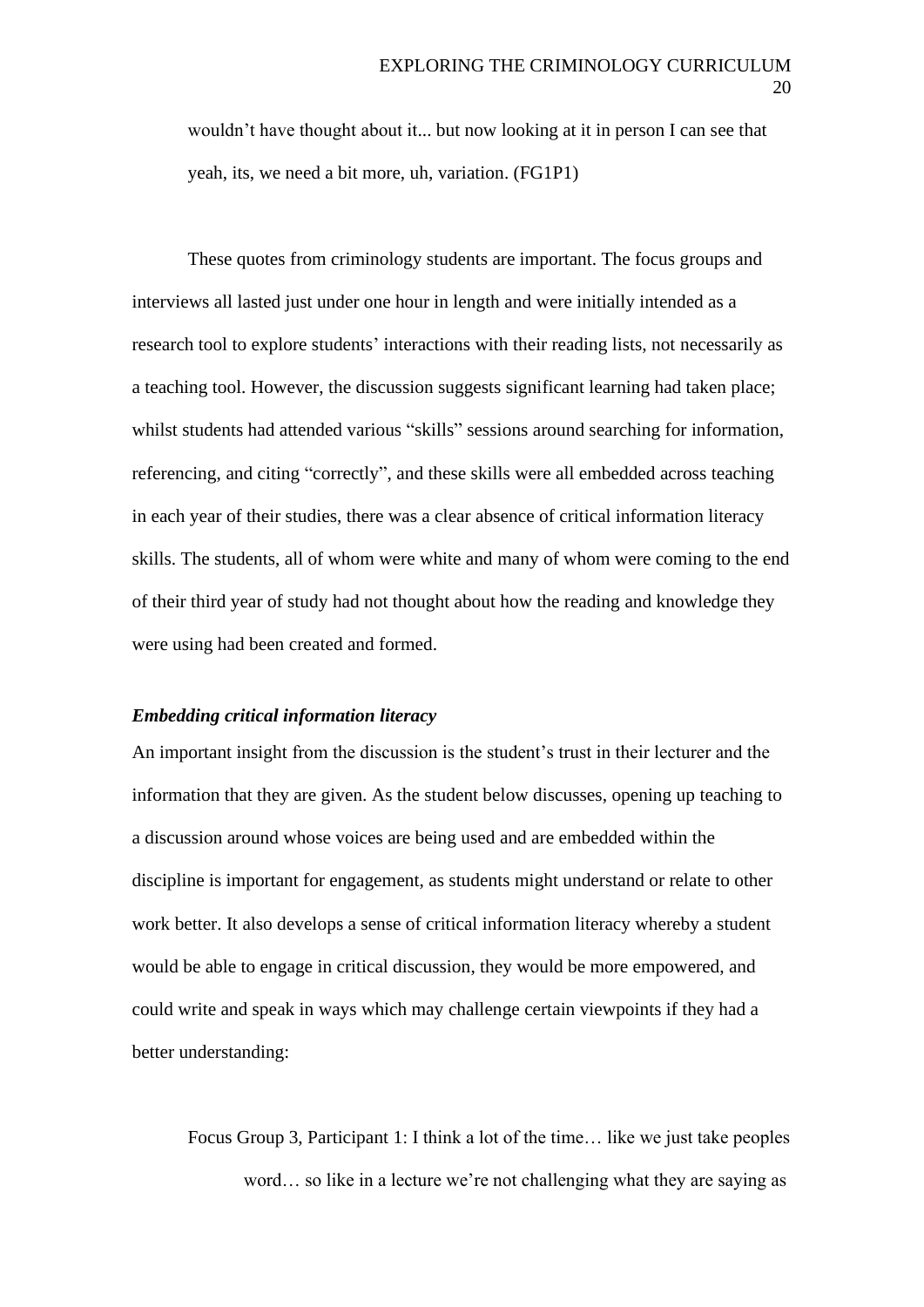much. Like maybe we don't feel comfortable saying like 'well, why haven't you included this' because of hierarchy or … like we assume that they know more about the subject so we shouldn't question them.

- Researcher: Yeah. So maybe opening up more dialogue about different perspectives might encourage you to have more confidence, like for example when you are writing, to know that you can include a lot more different people and perspectives, and students being made to feel confident in doing that.
- Focus Group 3, Participant 5: I think they do it in the sense that the lecturers, like they see it as trying to help us and keeping to the main people, so we don't get confused. But then it's like throughout all our assignments we're talking about like the same group of people instead of like thinking 'ah, well actually there is an alternative which might argue the point different'. So, I think it just like being more broad, if that makes sense?

Students recognize that it is particularly important to hear from a variety of voices in criminology. As Potter argues, it is important to employ an intersectional perspective that explores criminological research and theory and evaluates crime-related policies and laws "because girls and women of Color experience life differently from boys and men and White girls and women" (2015:3). After using the Intersectionality Matrix students expressed a clear understanding of how the marginalization of certain voices impacts on the way their knowledge around criminological topics has been produced.

Researcher: Do you think that it matters to the discipline of criminology more generally?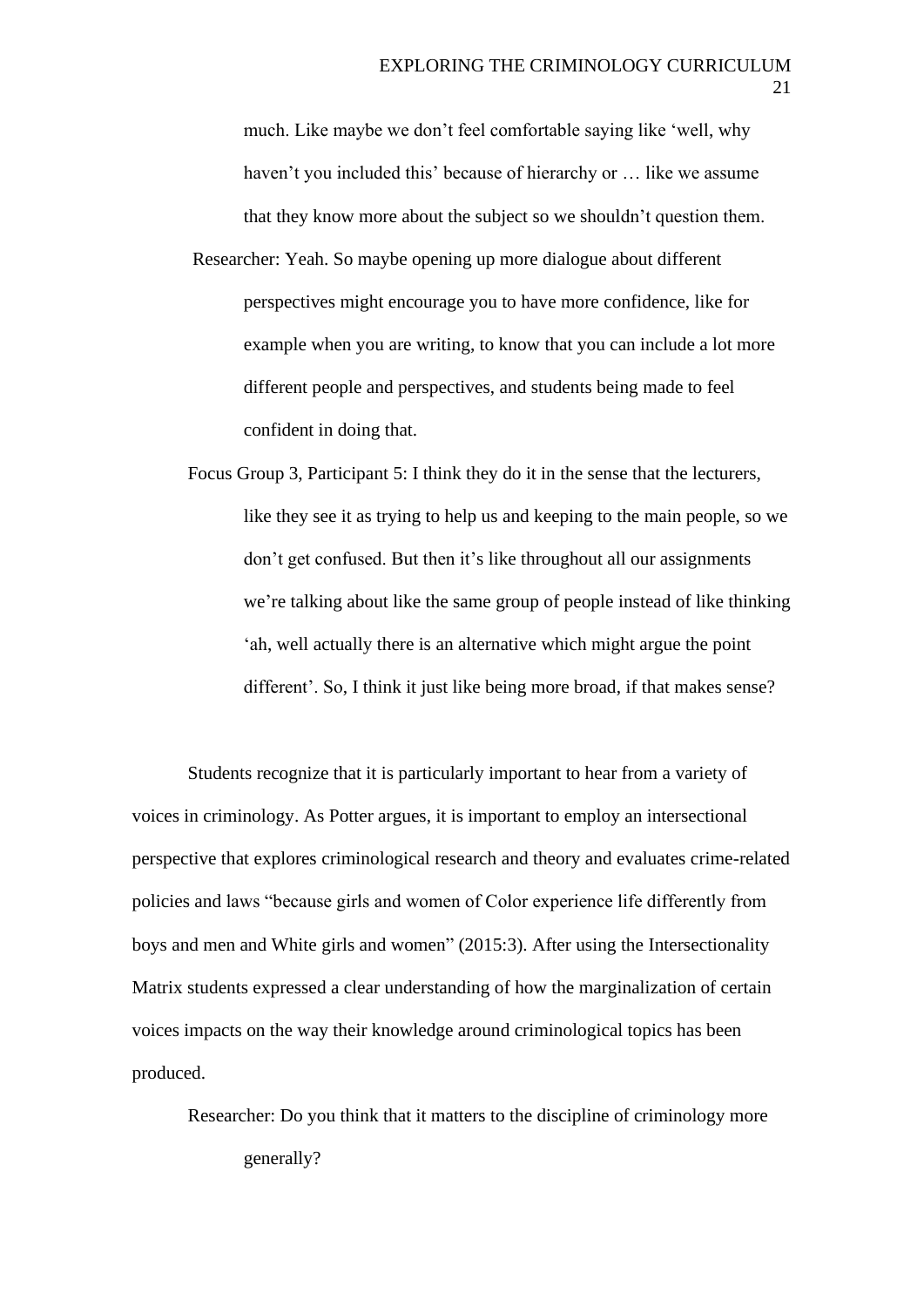Interview 3: Yes, yeah because it completely influences how it is seen, and how it is portrayed. Because we don't have the influence from people who aren't upper class or white, we are not being influenced properly. Because we've just got this one group pretty much when then there are loads of others.

As discussed, having conducted this exercise, students were then able to see the author as a person, not just a name or a reference. The lived experience of the author is important in relation to knowledge construction:

Yeah, I suppose I would actually … it helps to do a sort of little bit of research about the person and their work and where it has come from … You know it's more like over years they have built this research up for this reason, and its important, and I think that it gives it more like depth as well to your work … and as well I think you are like showing respect to them as well as a researcher. Like you are acknowledging them as a person and not just like they are a person who has done all this work and then they are in a book and that is it. (Interview 2)

This is particularly important, as Dennis (2018:192) argues, philosophies are taught as being distinctly human, as being independent of culture, society and history: "yet human status is not open to *all humans*. It is denied to females and those racialised as Black". The student quotes above make an important point in terms of showing "respect" to the academic arguments, and the academic who wrote them – to "acknowledge them as a person". There is significance in this, particularly for women,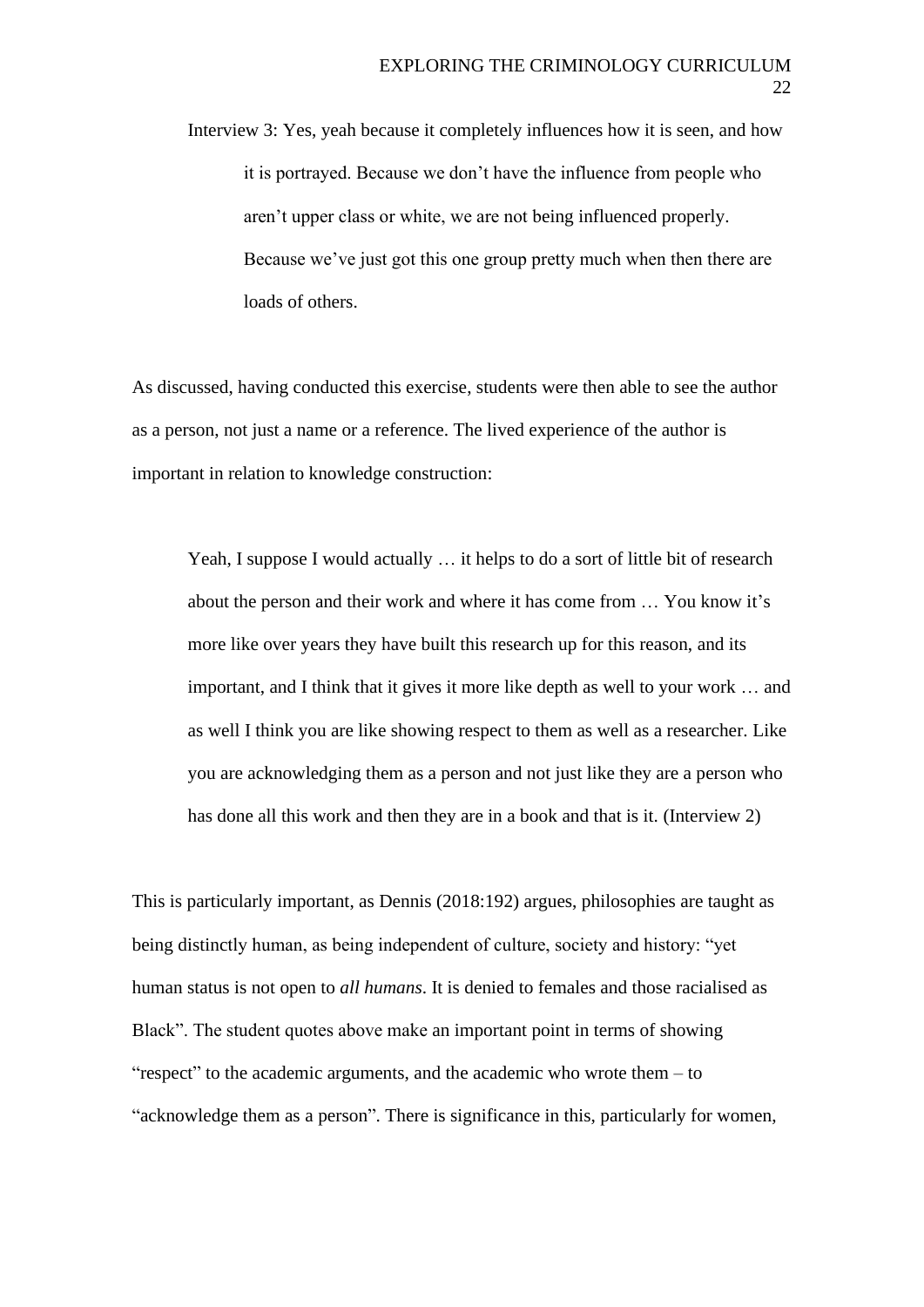people of colour, and those who have been historically marginalised, excluded, and erased.

Whilst students viewed more thoroughly understanding authors backgrounds and positionality as important to their criminological awareness, they also thought it would support their academic attainment. Some students felt that by having diversity in their reading this would potentially enable them to achieve higher marks in their assessments:

I'd say when writing assignments and essays I think everyone you'd maybe read that uh you get nervous that you don't want to write very similar things to other people … you know... I think one of the worst things to think about when handing in and submitting something is... has my teacher read that ten more times before me… and maybe when someone's marking it when they've heard that before they might not pay as much attention they might think 'oh I've read this before.' It'd be nice to have other people's opinions so that we feel a bit more confident in that... that we're not all sounding the same, so we're not going to get possibly marked down or anything like that (Focus Group 1, Participant 1)

Students understandably care about the marks they receive and ways they can improve their academic achievement. Concern surrounding marks among students evidences that the conditions of 'banking' education are hard to escape (Freire, 1970). However, perhaps encouraging students to engage with the authors they are using within their modules can improve learning experiences by encouraging critical thinking, illuminating matters of social justice, and help the production of high attaining work.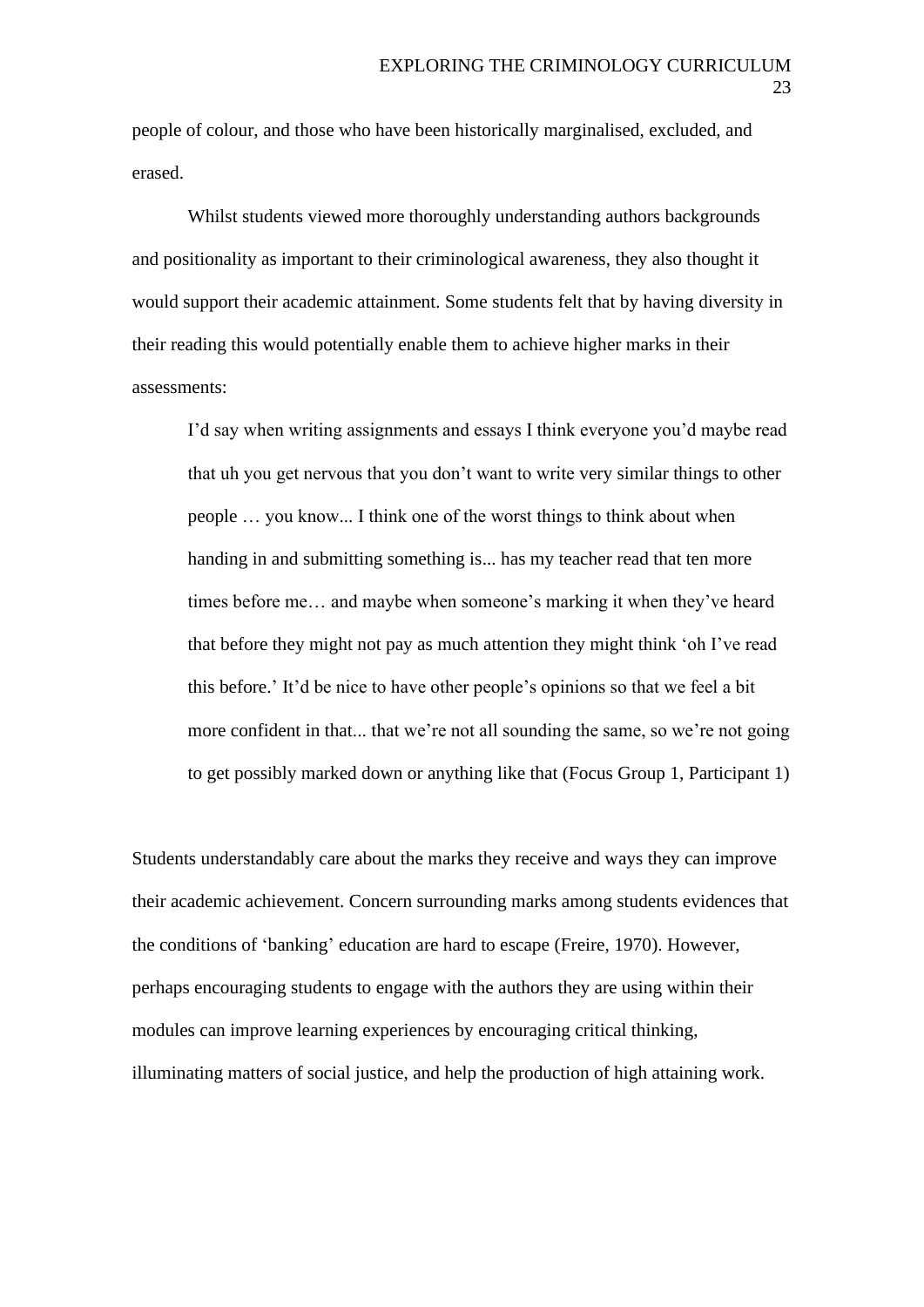Students, therefore, express a desire to know more about the background of the authors they use in order to develop their own thinking, learning, and grades. Additionally, after taking part in this exercise, there is a recognition that in the texts that they learn from, read, and cite they do not have a deep understanding of the author nor the time, place and space in which the work was conceptualised. As this student highlights:

Even if we've got all the names like some people there, I don't know who they are, what their views … just because I've used it [referenced them] doesn't necessarily mean that I know their views? … [because] even though I try and research it myself like so many like wordy - especially when it comes to people's views it doesn't say like this is the person who says these views it's … it just makes me think like I still don't understand what his views are so I know Foucault and even though I might have referenced them, I still don't exactly know what their views are at all or who they are kind of thing (Focus Group 1, Participant 1).

It is interesting that the students across all focus groups repeatedly refer back to the "founding fathers" such as Foucault. As Coleman (n.d) cited in Dennis (2018:196-7) argues, texts need to be placed in context and the place of disciplinary founding fathers *[sic]* should not be in a "privileged place of neutrality which assumes a universal forefront and placing persons racialized as Black to the fore". It is locating these authors in time and space and within their specific cultures that ensures their voice is not taken as a universal one, instead we should aim for a multiplicity in education, a "cacophony of voices" in our classrooms (Dennis, 2018:197)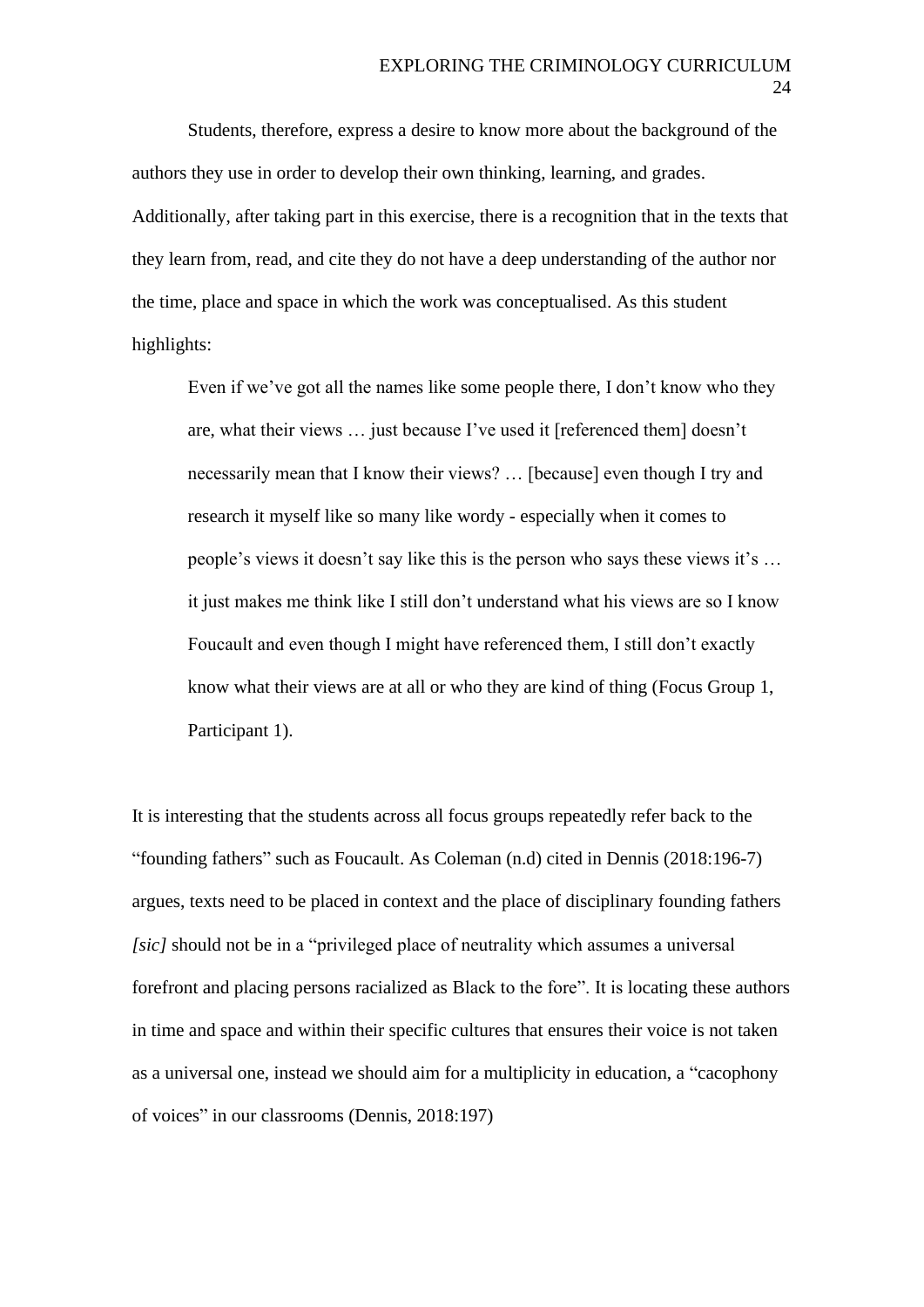## **Discussion**

The findings presented clearly highlight students' shock and concern at their own lack of knowledge and awareness of authors' backgrounds and how there was little diversity in their reading, which was predominately written by white male scholars. Students commonly expressed a lack of consideration towards author's backgrounds prior to engaging with the Intersectionality Matrix, yet students' reflections after using this pedagogical tool evidence that they *are* interested in the authors that they engage with through their studies, and they appreciate the importance race, gender, class, and sexuality can have in criminological research and texts. Interestingly students were concerned about being uninformed, due to not being explicitly exposed to certain voices and experiences, which suggests that they view their degree as more than a passive transaction. Criminology students view the purpose of their degree as being more than a means to an employable end, instead, through their degree they want to increase their awareness and understanding of a range of perspectives for personal growth as well as to have a more rounded world view (Barton *et al*., 2010).

By thinking about authors' characteristics through the Intersectionality Matrix, the positionality of academics and their work was illuminated to students, evidencing the importance an individual's background might have on their understanding and approach to a criminological topic or research and encouraging students to engage critically with the viewpoint from which information was produced, rather than passively reading a text (Freire, 1970). Such critical thinking supports students to develop their academic skills through critical information literacy as well as strengthened awareness and understanding of criminological ideas and topics. Questioning criminological sources and perspectives in this way can enable students to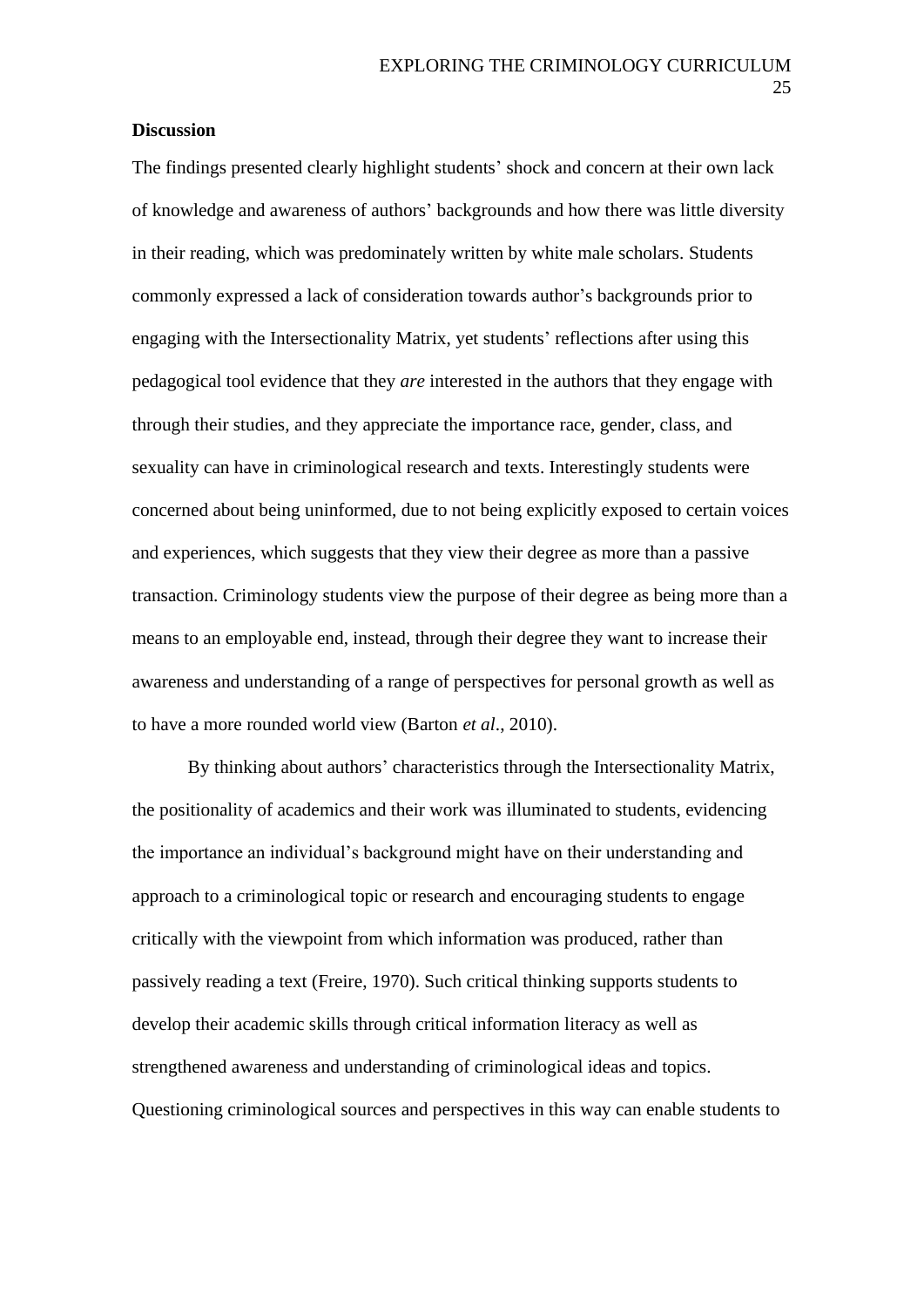develop a more rounded and contextualised world view and encourage activism within their own lives (Freire, 1970; Barton *et al*., 2010).

#### **Conclusion**

Despite the small scale of this study, findings indicate that there continues to be a fundamental lack of guidance, inclusion, and information within undergraduate criminology curricula to address the exclusion of women, people of colour, LGBTQ+, and lower socioeconomic class voices. A lack of support, and drive, to enable inclusion of "alternative" sources to undergraduate reading lists undermines the importance of the perspectives and experiences of individuals of all identities to criminological narratives and debates. The interrelated combination of unequal representation of voices, and the commodification of academic knowledge and learning, arguably create serious difficulties for criminology to meaningfully act against the reproduction of problematic and harmful discourses regarding crime, punishment, and marginalized social groups (Christie 1977:1, 2010; Bosworth and Hoyle, 2011), endeavors which the discipline centers itself upon, both through teaching and research, in order to work towards criminology's wider pursuit for social justice (Bosworth and Hoyle, 2011). Failing to engage undergraduate students, many of which are the criminologists of the future and all of which are members of civil society, with criminological awareness from perspectives outwith 'normative' narratives arguably undermines the discipline's central endeavours.

As academic staff teaching criminology in a HE environment we are working with criminal justice practitioners of the future. As Sexton argues we have "a powerful opportunity to provide rigorous, critical, social science education to practitioners before they are indoctrinated" (2020: 249). In order to promote social justice and address unequal power relations and inequalities the core undergraduate skills of 'critical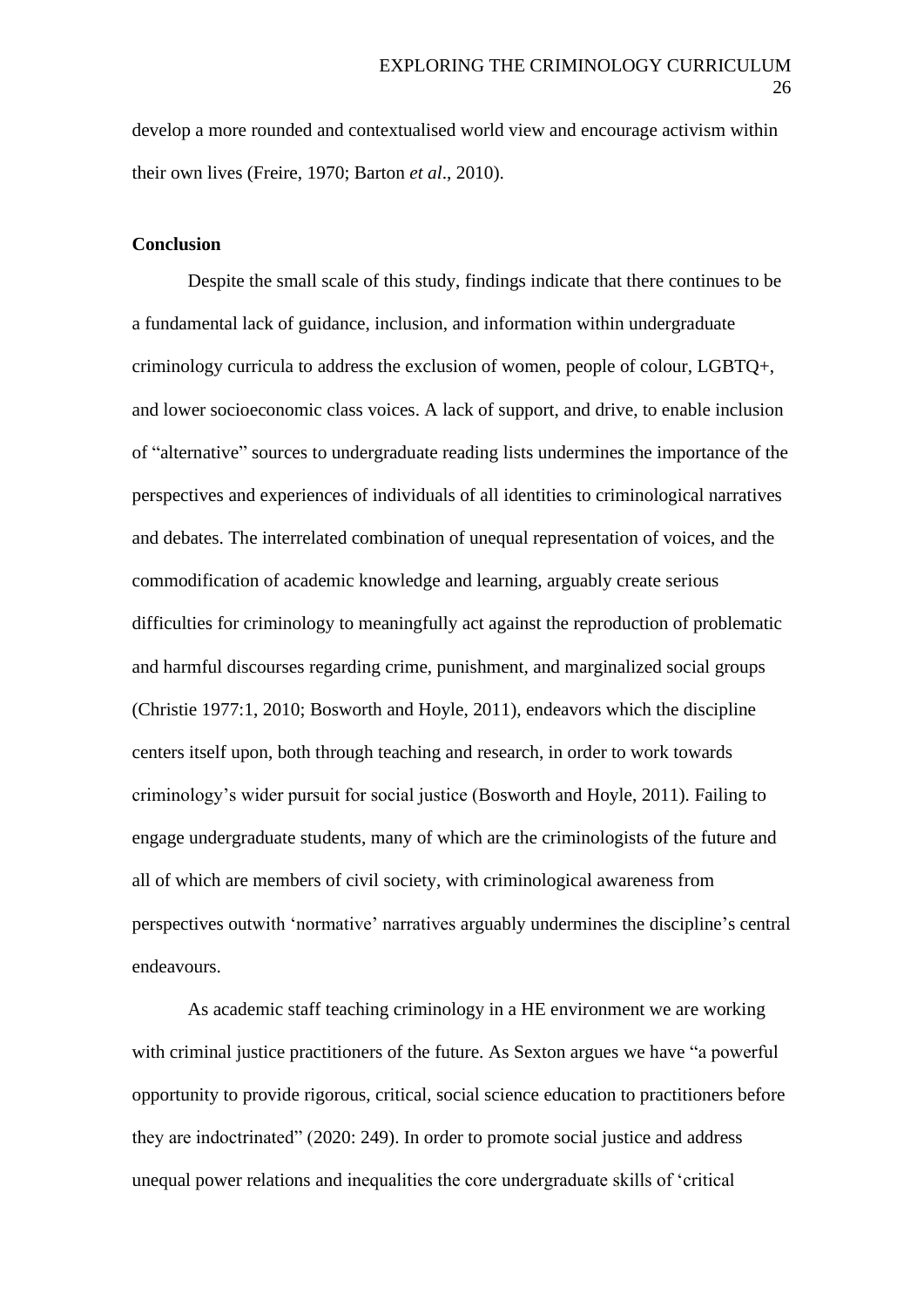thinking' need to be expanded to include critical information literacy: students need to consider both how crime and criminal justice is conceptualised *and* reflect on how criminological knowledge has been formed. The Intersectionality Matrix provides a pedagogical tool which enables students to see which voices dominate, and which are absent. This visualisation creates an opportunity, both for staff and students, to reflect on which voices have been marginalised, excluded, and silenced. It further provides an opportunity for teachers to engage with their students in these debates: when conducting the focus groups, we did not pretend to have the answers, the aim was not to "fill" the matrix with names for students to passively learn. As hooks writes, it is not enough for individuals to change how they think, as if this is the end of any transformation process (1994:47). Conscientization is not transformation (Freire, 1972). This paper has shown how the 'Intersectionality Matrix' (Stockdale & Sweeney, 2019) which has basic sections relating to ethnicity, gender, and class, can be used as a pedagogical tool to support students to critically consider the academic voices which were represented in their module reading lists and course content. By exploring and naming dominant voices in the discipline – and highlighting whose voices are absent – we are able to reflect, act, and develop meaningful diachronic praxis both for student learning and within our own teaching of criminology.

#### **Acknowledgments**

Thanks to Dr Jane Rand and RIPPLE breakfasts which inspired this discussion.

## **Declaration of interest statement**

This research was funded by pump-priming fund York St. John University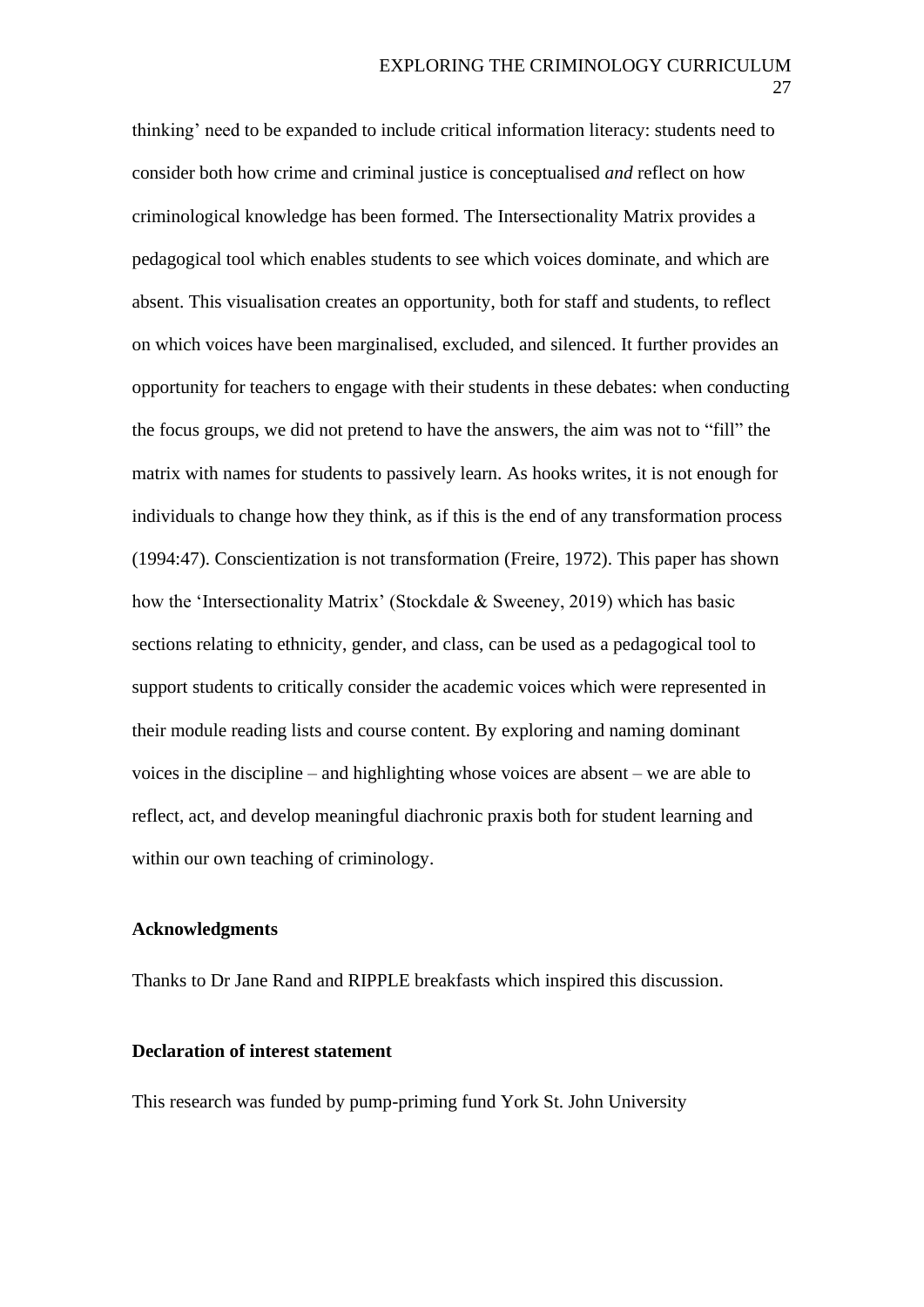## **References**

Akbar, A. (2017, December 9). Diversity in publishing: Still hideously middle-class and white? *The Guardian*.

Akel, S. (2019). *Insider-Outsider: The Role of Race in Shaping the Experiences of Black and Minority Ethnic Students*. Goldsmiths, University of London. <https://www.gold.ac.uk/media/docs/reports/Insider-Outsider-Report-191008.pdf>

Agozino, B. (2003). *Counter-Colonial Criminology: A Critique of Imperialist Reason*. London: Pluto Press.

Barberet, R. (2007). The Internationalisation of Criminology? A Content Analysis of Presentations at American Society of Criminology Conferences. *Journal of Criminal Justice Education,* 18 (3): 406–427.

Barton, A., Corteen, K., Davies, J., and Hobson, A. (2010). Reading the Word and Reading the World: The Impact of a Critical Pedagogical Approach to the Teaching of Criminology in Higher Education. *Journal of Criminal Justice Education* 21(1): 24-41.

Beilin, I. (2015). Beyond the threshold: Conformity, resistance, and the ACRL information literacy framework for Higher Education. *In the Library with the Lead Pipe*, *Feb*. [http://www.inthelibrarywiththeleadpipe.org/2015/beyond-the-threshold](http://www.inthelibrarywiththeleadpipe.org/2015/beyond-the-threshold-conformity-resistance-and-the-aclr-information-literacy-framework-for-higher-education/)[conformity-resistance-and-the-aclr-information-literacy-framework-for-higher](http://www.inthelibrarywiththeleadpipe.org/2015/beyond-the-threshold-conformity-resistance-and-the-aclr-information-literacy-framework-for-higher-education/)[education/](http://www.inthelibrarywiththeleadpipe.org/2015/beyond-the-threshold-conformity-resistance-and-the-aclr-information-literacy-framework-for-higher-education/)

Bosworth, M. and Hoyle, C. eds., (2011). *What is criminology?* Oxford University Press.

Boukli, A. and Kotzé, J. eds., (2018). *Zemiology: Reconnecting crime and social harm.* Springer.

Bowling, B. and Ross, J. (2006). A brief history of criminology. *The Centre for Crime and Justice Studies* 65: 12-13.

BSC. (2018). British Society of Criminology Learning and Teaching Network [Internet]. Available from:<http://www.britsoccrim.org/ltn/> [Accessed on: 18<sup>th</sup> January 2019].

Charles, E. (2019). Decolonizing the curriculum. *UKSG Insights*, *32*(1), 1–7. <https://doi.org/10.1629/uksg.475>

Christie, N. (1977). Conflict as Property. *The British Journal of Criminology* 17(1): 1- 15.

Cohen, S. (1988). *Against Criminology*. Oxon: Routledge.

Connell, R. (2007). *Southern Theory: The Global Dynamics of Knowledge in Social Science*. Sydney: Allen and Unwin.

Crenshaw, K. W. (1989). Demarginalizing the Intersection of Race and Sex: A Black Feminist Critique of Antidiscrimination Doctrine. *University of Chicago Legal Forum* (1989. 139–168).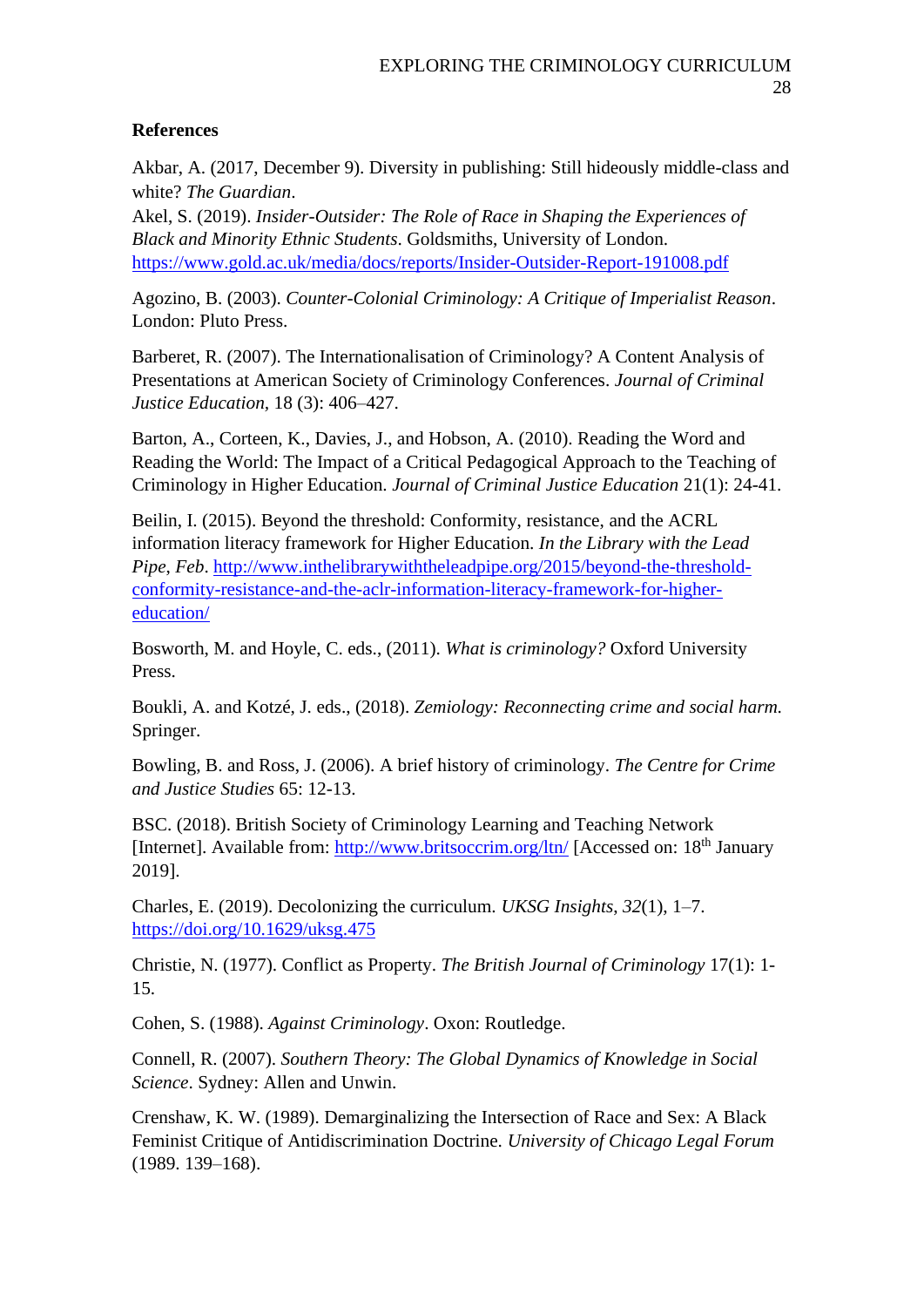Cunneen, C. and Rowe, S. (2014). Changing Narratives: Colonised Peoples, Criminology and Social Work*. International Journal for Crime, Justice and Social Democracy,* 3(1): 49–67.

DaCosta, J. W. (2010). Is there an information literacy skills gap to be bridged? An examination of faculty perceptions and activities relating to information literacy in the United States and England. *College & Research Libraries*, 71(3), 203–222.

Davis, A. (1998). Racialized punishment and prison abolition, in James. J., (ed.), *The Angela Y. Davis Reader*. New York: Blackwell.

Davis, A. (2003). *Are Prisons Obsolete?* New York: Seven Stories Press.

Daly, K. and Chesney-Lind, M. (1988). Feminism and Criminology. *Justice Quarterly*, 5(4): 497-538.

DeKeseredy, W. S. (2010). *Contemporary Critical Criminology*. London: Routledge.

Dennis, C. A. (2018). Decolonising education: A pedagogic intervention. In Bhambra, G. K., Gebrial, D., & Nişancıoğlu, K. (2018). *Decolonising the University*. Pluto Press.

Donovan, C., & Erskine-Shaw, M. (2019). Maybe I can do this. Maybe I should be here: Evaluating an academic literacy, resilience and confidence programme. *Journal of Further and Higher Education*, *Advance online publication*, 1–15. <https://doi.org/10.1080/0309877X.2018.1541972>

Eddo-Lodge, R. (2018). *Why I'm no Longer Talking to White People About Race*. Bloomsbury.

El Kadi, T. H. (2019, March 12). How diverse is your reading list? (Probably not very…). *Africa at LSE*. [https://blogs.lse.ac.uk/africaatlse/2019/03/12/how-diverse-is](https://blogs.lse.ac.uk/africaatlse/2019/03/12/how-diverse-is-your-reading-list-probably-not-very/)[your-reading-list-probably-not-very/](https://blogs.lse.ac.uk/africaatlse/2019/03/12/how-diverse-is-your-reading-list-probably-not-very/)

Ellis, S. J. (2009). Diversity and inclusivity at university: A survey of the experiences of lesbian, gay, bisexual and trans (LGBT) students in the UK. *Higher Education*, *57*(6), 723–739.

Elmborg, J. (2012). Critical information literacy: Definitions and challenges. In C. Wetzel Wilkinson & C. Bruch (Eds.), *Transforming Information Literacy Programs: Intersecting Frontiers of Self, Library Culture, and Campus Community* (pp. 75–95). Association of College and Research Libraries.

[http://ir.uiowa.edu/cgi/viewcontent.cgi?article=1013&context=slis\\_pubs](http://ir.uiowa.edu/cgi/viewcontent.cgi?article=1013&context=slis_pubs)

Equality Challenge Unit. (2009). *The experience of lesbian, gay, bisexual and trans staff and students in higher education*. Equality Challenge Unit.

Ericson, R. (2003). The Culture and Power of Criminological Research. In: Zedner, L. and Ashworth, A. (eds) *The Criminological Foundations of Penal Policy*. Oxford: OUP.

Fahmy, C. and Young, J.T. (2017). Gender inequality and knowledge production in criminology and criminal justice. *Journal of Criminal Justice Education*, 28(2), pp.285- 305.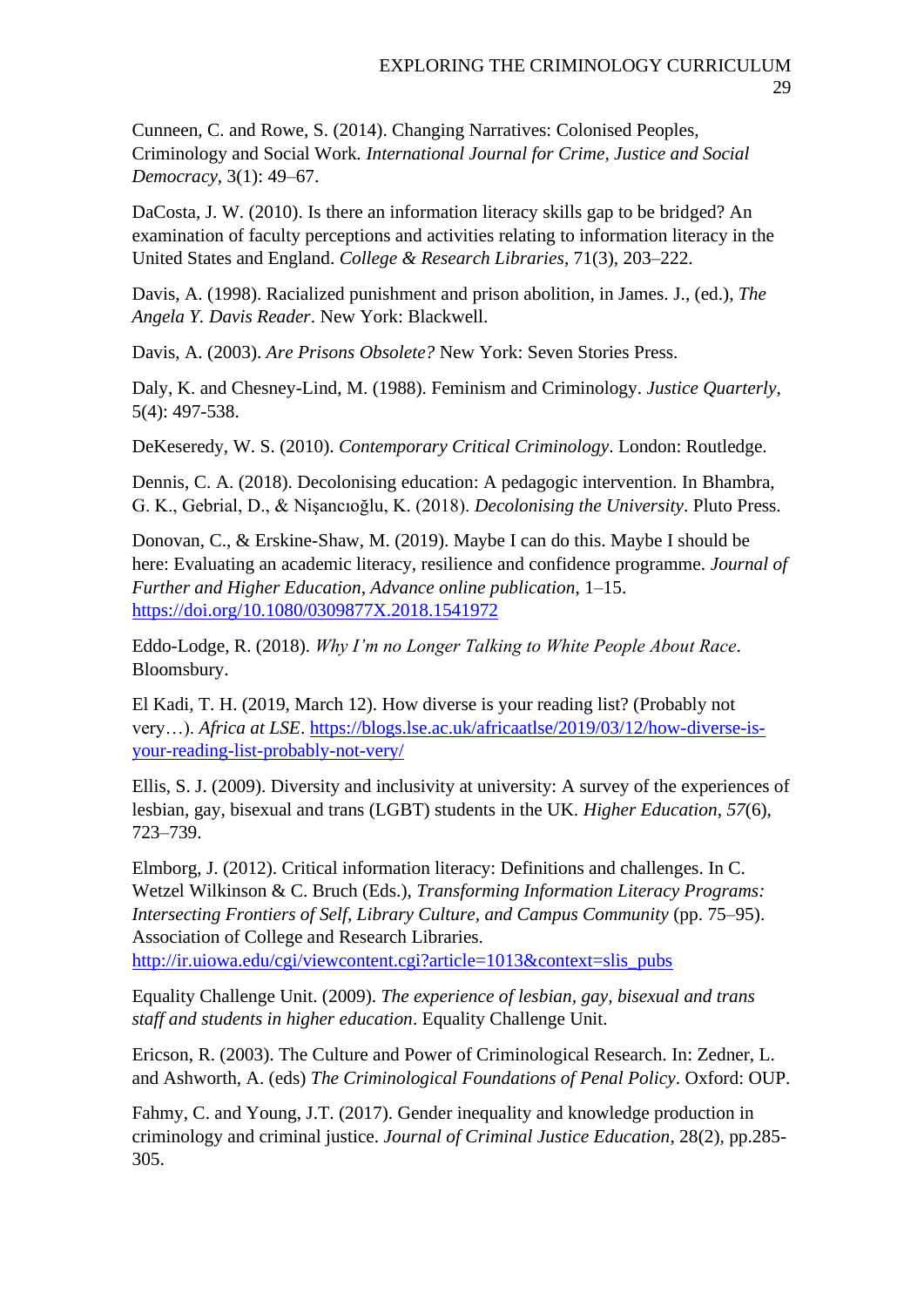Flynn, D, (2021). Integrating critical teaching practices into the one-shot library classroom. In: Brookbank, E. and Haigh, J. *Critical library pedagogy in practice.* Huddersfield, Innovative Libraries Press, pp. 30-66.

Freire, P. (1970). *Pedagogy of the Oppressed*. London: Continuum.

Furedi, F. (2004). *Where Have all the Intellectuals Gone?* London: Continuum

Garland, D. (2011). Criminology's Place in the Academic Field. In: Bosworth, M. and Hoyle, C. (eds) *What is Criminology?* Oxford: OUP

Garland, D. and Sparks, R. (2000) Criminology, Social Theory and the Challenges of Our Times. *British Journal of Criminology*, 40:198:204.

Gilbert, M.J., Schiff, M. and Cunliffe, R.H. (2013). Teaching restorative justice: Developing a restorative andragogy for face-to-face, online and hybrid course modalities. *Contemporary Justice Review*, 16(1), pp.43-69.

Gustafson, M. (2017). Critical Pedagogy in Libraries: A Unified Approach. *Journal of Critical Library and Information Studies*, *1*, 1–14.

hooks, b. (1981). *Ain't I A Woman. Black Women and Feminism*. na.

hooks, b. (1994). *Teaching to Transgress*. Routledge.

Howes, L. M. (2017). Critical thinking in criminology: critical reflections on learning and teaching. *Teaching in Higher Education*, 22(8), 891-907.

Howes, L. M. (2018). Internationalisation of the higher education curriculum in criminology: a role for the southern criminology project. *Teaching in Higher Education*, pp. 1-18.

Jackson, C. (2012). The Welsh Information Literacy Project: Phase 2. *Journal of Information Literacy*, *6*(1), 99–102.<https://doi.org/10.11645/6.1.1697>

Kara, H. (2019, November 13). Reviewing Work by Indigenous Scholars. *Helen Kara*. <https://helenkara.com/2019/11/13/reviewing-work-by-indigenous-scholars/>

le Roux, E. (2015). Discrimination in scholarly publishing. *Critical Arts*, *29*(6), 703– 704.<https://doi.org/10.1080/02560046.2015.1151104>

McCartney, C. and Wilkinson, E. (2021). Towards a critical curriculum. In: Brookbank, E. and Haigh, J. *Critical library pedagogy in practice*. Huddersfield, Innovative Libraries Press, pp. 304-334.

Mckendry, S., & Lawrence, M. (2017). *TransEdu Scotland: Researching the experience of trans and gender diverse applicants, students and staff in Scotland's colleges and universities*. University of Strathclyde. [https://www.trans.ac.uk/Portals/88/TransEdu-](https://www.trans.ac.uk/Portals/88/TransEdu-Scotland-Report-2017.pdf?ver=2017-10-31-142716-560)[Scotland-Report-2017.pdf?ver=2017-10-31-142716-560](https://www.trans.ac.uk/Portals/88/TransEdu-Scotland-Report-2017.pdf?ver=2017-10-31-142716-560)

Moletsane, R., Haysom, L., & Reddy, V. (2015). Knowledge production, critique and peer review in feminist publishing: Reflections from Agenda. *Critical Arts: A South-North Journal of Cultural & Media Studies*, *29*(6), 766–784. <https://doi.org/10.1080/02560046.2015.1151112>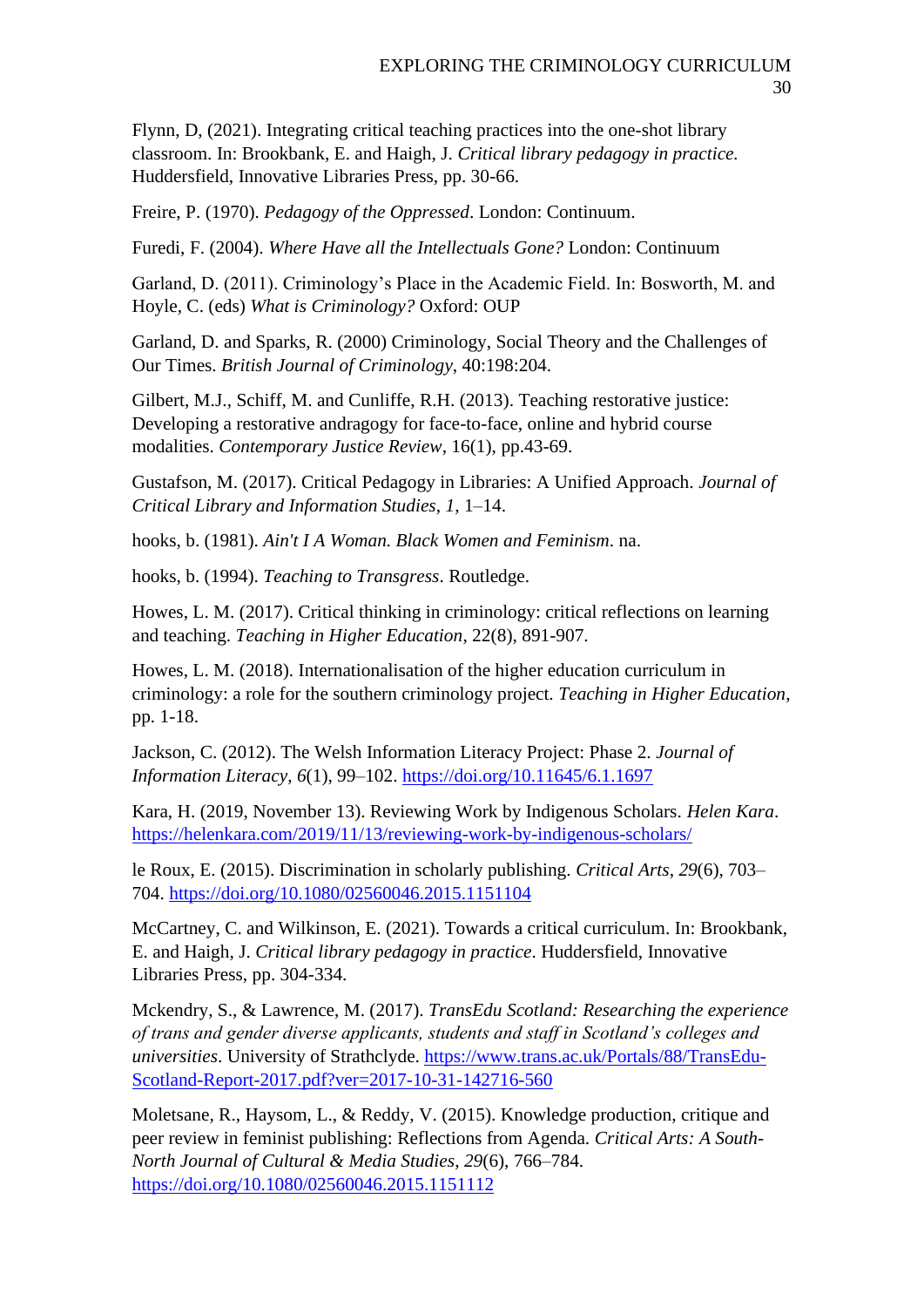Moore, J. M. (2016). Built for inequality in a diverse world: The historic origins of

criminal justice. *Papers from the British Criminology Conference,* Vol. 16.

Morina, A. (2017). Inclusive education in higher education: Challenges and opportunities. *European Journal of Special Needs Education*, *32*(1), 3–17. <https://doi.org/10.1080/08856257.2016.1254964>

Newburn, T. (2017). *Criminology* (2nd ed). Oxon: Routledge.

Owusu-Kwarteng, L. (2019). Educated and educating as a Black woman: An auto/biographical reflection on my grandmother's influence on my academic and professional outcomes. *Gender and Education*, *Advance online publication* 1–17. <https://doi.org/10.1080/09540253.2019.1632811>

Peachey, J. (2020, June 11). *Diversity Matters: A personal reflection on speaking and being heard*. Medium. [https://medium.com/@jennyp\\_38858/diversity-matters-a](https://medium.com/@jennyp_38858/diversity-matters-a-personal-reflection-on-speaking-and-being-heard-ee7650379397)[personal-reflection-on-speaking-and-being-heard-ee7650379397](https://medium.com/@jennyp_38858/diversity-matters-a-personal-reflection-on-speaking-and-being-heard-ee7650379397)

Potter, H. (2015). *Intersectionality and criminology: Disrupting and revolutionizing studies of crime*. Routledge: London.

QAA (2018). QAA Glossary. The Quality Assurance Agency for Higher Education: Gloucester.

QAA (2019). *Subject Benchmark Statement: Criminology*. The Quality Assurance Agency for Higher Education: Gloucester. [https://www.qaa.ac.uk/docs/qaa/subject](https://www.qaa.ac.uk/docs/qaa/subject-benchmark-statements/subject-benchmark-statement-criminology.pdf?sfvrsn=8f2c881_4)[benchmark-statements/subject-benchmark-statement](https://www.qaa.ac.uk/docs/qaa/subject-benchmark-statements/subject-benchmark-statement-criminology.pdf?sfvrsn=8f2c881_4)criminology.pdf?sfvrsn= $8f2c881$  4 (accessed 13/07/2021)

Regier, R. (2018). The Institutionalized Racism of Scholarly Publishing. *A Way of Happening*. [https://awayofhappening.wordpress.com/2018/06/09/the-institutionalized](https://awayofhappening.wordpress.com/2018/06/09/the-institutionalized-racism-of-scholarly-publishing/)[racism-of-scholarly-publishing/](https://awayofhappening.wordpress.com/2018/06/09/the-institutionalized-racism-of-scholarly-publishing/)

Robinson, F. (2006). Care, gender and global social justice: Rethinking 'ethical globalization'. *Journal of Global Ethics*, 2(1), 5-25.

Rupprecht, A. (2019). Towards decolonising the BA Humanities programme core module 'Critical Traditions in Western Thought'. *Decolonising the Curriculum: Teaching and Learning About Race Equality*, *1*(July), 16–17.

Saha, A., & Lente, S. van. (2020). *Rethinking diversity in publishing*. Goldsmiths, University of London. [https://www.spreadtheword.org.uk/wp](https://www.spreadtheword.org.uk/wp-content/uploads/2020/06/Rethinking_diversity_in-publishing_WEB.pdf)[content/uploads/2020/06/Rethinking\\_diversity\\_in-publishing\\_WEB.pdf](https://www.spreadtheword.org.uk/wp-content/uploads/2020/06/Rethinking_diversity_in-publishing_WEB.pdf)

Serrano, M. M., O'Brien, M., Roberts, K. and Whyte, D. (2018). Critical Pedagogy and assessment in higher education: The ideal of 'authenticity' in learning. *Active Learning in Higher Education.* 19(1): 9-21.

Sexton, L. (2020). Starting the Conversation in the Classroom: Pedagogy as Public Criminology. In Henne, K. and Shah, R. (Eds.) *Routledge Handbook of Public Criminologies* (pp. 249-258). Routledge.